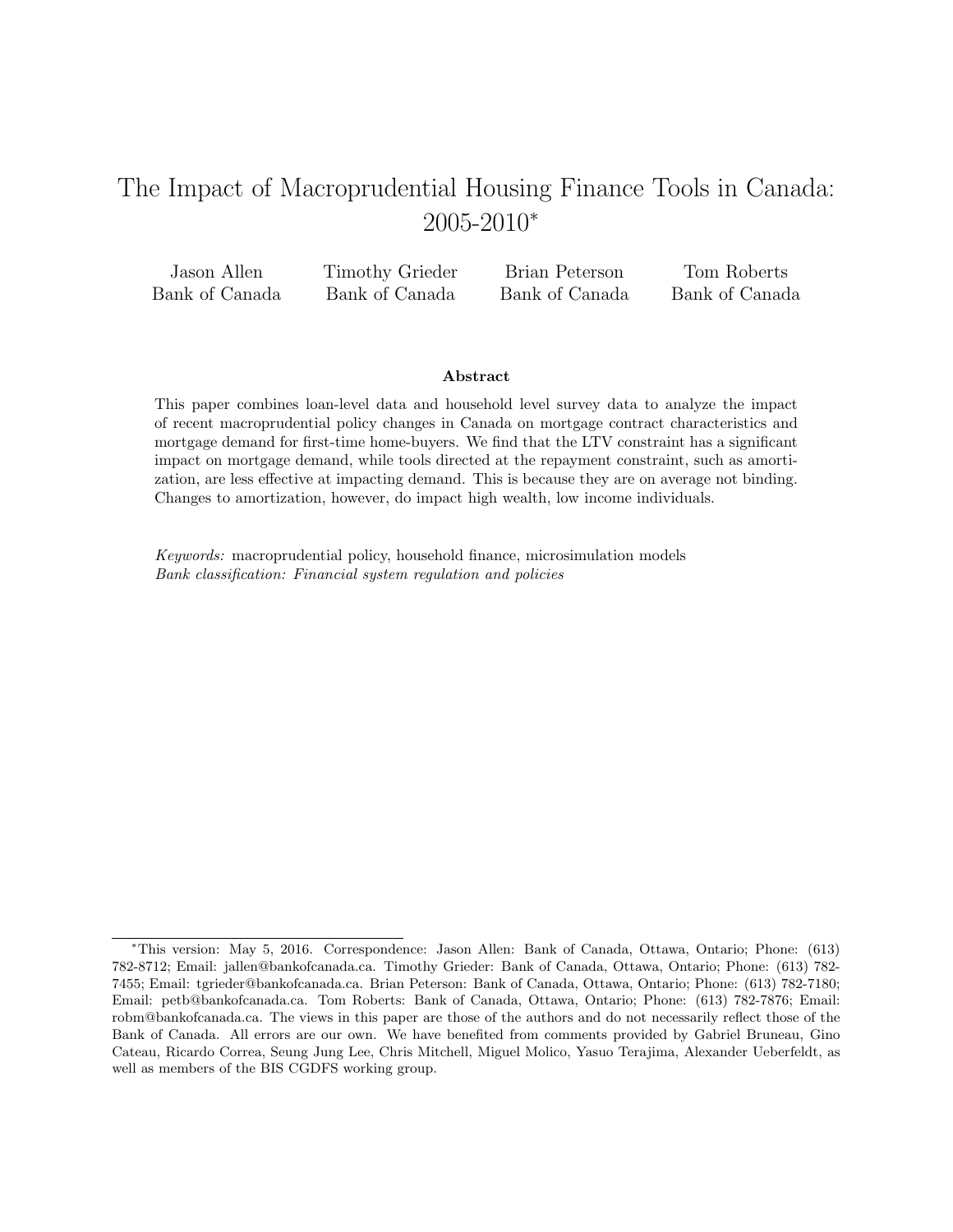### 1 Introduction

Since the global financial crisis, macroprudential housing-finance tools have been increasingly utilized to reduce financial system vulnerabilities related to housing market imbalances [\(Galati and](#page-28-0) [Moessner \(2012\)\)](#page-28-0). For instance, many countries in Europe, Asia, and the Americas (including Canada) responded to imbalances in their domestic housing markets, in part by tightening house-hold borrowing constraints.<sup>[1](#page-1-0)</sup> Despite broad-based implementation, the effectiveness of such policies are not well understood. This paper attempts to fill this gap by analyzing loan-level data on firsttime home buyer (FTHB) mortgage choices in Canada over a period of loosening and tightening macroprudential regulation. To summarize the aggregate impacts of macroprudential policy on borrower behavior and the dynamic responses of total credit we implement a microsimulation model of mortgage demand.

Macroprudential policy can directly impact household borrowing through wealth and income constraints. The macroprudential tools we analyze include changes to amortization and the loan-tovalue (LTV) ratio. Changes to amortization impact households' monthly mortgage payments and therefore the income constraint. The longer households are able make fixed mortgage payments, the more they are able to borrow. Between 2006 and 2007 we observe an increase in allowable amortization from 25 to 40 years. This is followed by a tightening of allowable amortization to 35 years in 2008. The second macroprudential change was to the LTV ratio, which is closely related to wealth. A relaxation of the down payment requirement allows individuals to enter the housing market with less wealth while a tightening has the reverse effect. In 2006 regulatory changes were made to allow for 100% LTV loans, whereas prior to this the maximum allowable was 95. This was tightened back to 95 in 2008.

The first contribution of this paper is to present descriptive evidence of the impact of changes in Canadian macroprudential housing-finance policy on household demand for mortgage credit using detailed data on FTHB mortgage contracts. Our data covers the period 2005 to 2010 during which macroprudential tools were both loosened and tightened.<sup>[2](#page-1-1)</sup> Institutional features of the Canadian mortgage environment – the fact that by law mortgage insurance is required on all high-loan-tovalue ratio mortgages, and that this insurance is backed by the federal government – allows us to focus on the effectiveness of macroprudential tools without modeling the endogenous supply of credit which hampers most empirical work in this literature. Given government-backed insurance, lending is free of default risk, $3$  allowing us to assume credit is supplied elastically and that any impact from macroprudential policies are driven by demand and the effect of the policies on households'

<span id="page-1-0"></span><sup>1</sup>Argentina, Brazil, Columbia, Spain, and Peru have greater experience using macroprudential capital tools or liquidity-based tools. Switzerland is the first country to activate the Basel III counter-cyclical capital buffer.

<span id="page-1-1"></span><sup>2</sup>We therefore miss some of the further tightening that occurred between 2011 and 2016. See the Appendix for a complete list of rule changes in Canada between 1992 and 2016.

<span id="page-1-2"></span><sup>3</sup>Furthermore, there are substantial pre-payment penalties, limiting pre-payment risk, and mortgages are shortterm (5 years), limiting refinancing until the renewal date.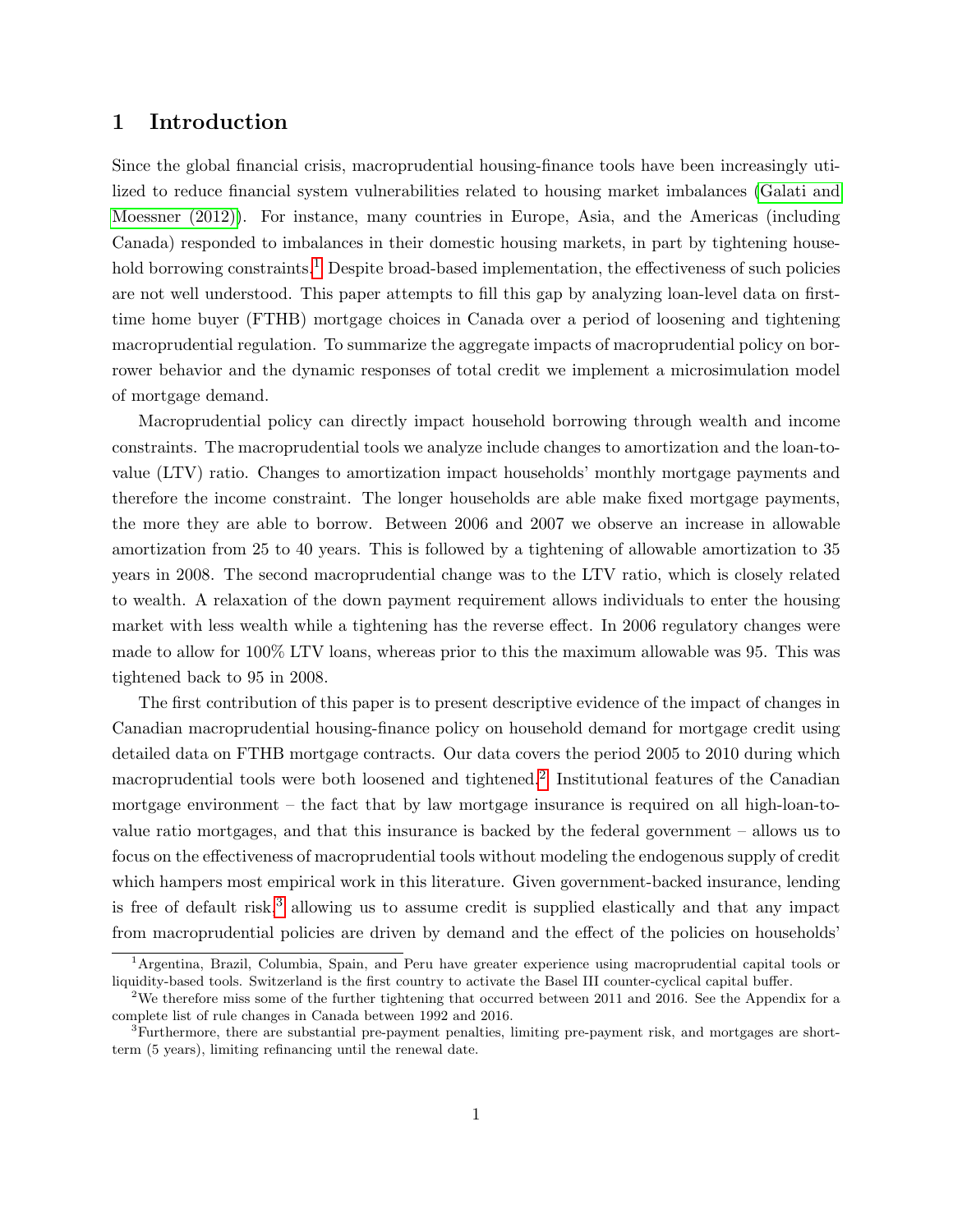borrowing constraint.

There are two main results from our analysis of the loan-level data, which is easier to interpret if we assume that households target a fixed mortgage payment. That is, households budget a fixed percentage of their income that goes towards housing in the same way that goes towards consumption, savings, etc. First, we find that households are more constrained by savings (wealth) than monthly cash flow (income). A key observation is that households' average monthly mortgage payments increase even as the government slackened the income constraint. Only a fraction of households take advantage of the longer allowable amortizations to lower the monthly payments associated with the larger loans at higher interest rates. This implies that the average household has a preference for a larger mortgage-to-income ratio, and therefore that FTHBs were not constrained by income.

We do observe, on the other hand, a substantial increase in the fraction of households with no more than 5% equity at origination as the constraint is loosened. Households demand for credit increased since they had the required income to make larger monthly payments but were constrained by the size of their down payment. That is, they targeted a monthly payment greater than their actual payment but were unable to borrow a large enough loan to reach the target. Once the LTV constraint is loosened households are able to increase leverage and optimize their monthly payment choice. The results we obtain during the tightening period are similar: as the government lowers the maximum allowable amortization length and LTV there is a greater fraction of borrowers at the maximum allowable LTV. FTHBs make larger down payments as a fraction of their income as house prices continue to rise, but more households are at the LTV constraint. We also observe a decrease in average monthly payments, driven by accommodating monetary policy. If households could borrow more they would, further highlighting the role of the LTV constraint. If households are targeting the same mortgage payment to income ratio as in the loosening period, they are now constrained from doing so, and the constraint is coming from the lack of savings.

Although our descriptive analysis of the observed choices of consumers during the loosening and tightening provides valuable insights, it is difficult to measure to impact of a change in an income constraint or wealth constraint on consumer choice. Individuals are sorting themselves along several dimensions, for example housing choice, in addition to the different mortgage contract options. Furthermore, the macroeconomic environment, including monetary policy, is changing throughout our sample. Our second contribution, therefore, is to use a microsimulation model of mortgage demand to summarize the quantitative impacts of the changes in macroprudential policies on FTHB mortgage demand. We label this model HRAM, which stands for Household Risk Assessment Model. This model imposes some structure on how we interpret the data while still being highly flexible in capturing nonlinear responses that more traditional, rational forwardlooking dynamic stochastic general equilibrium models generally have difficulty capturing.

The model imposes the following structure: there are a set of heterogeneous renters and home-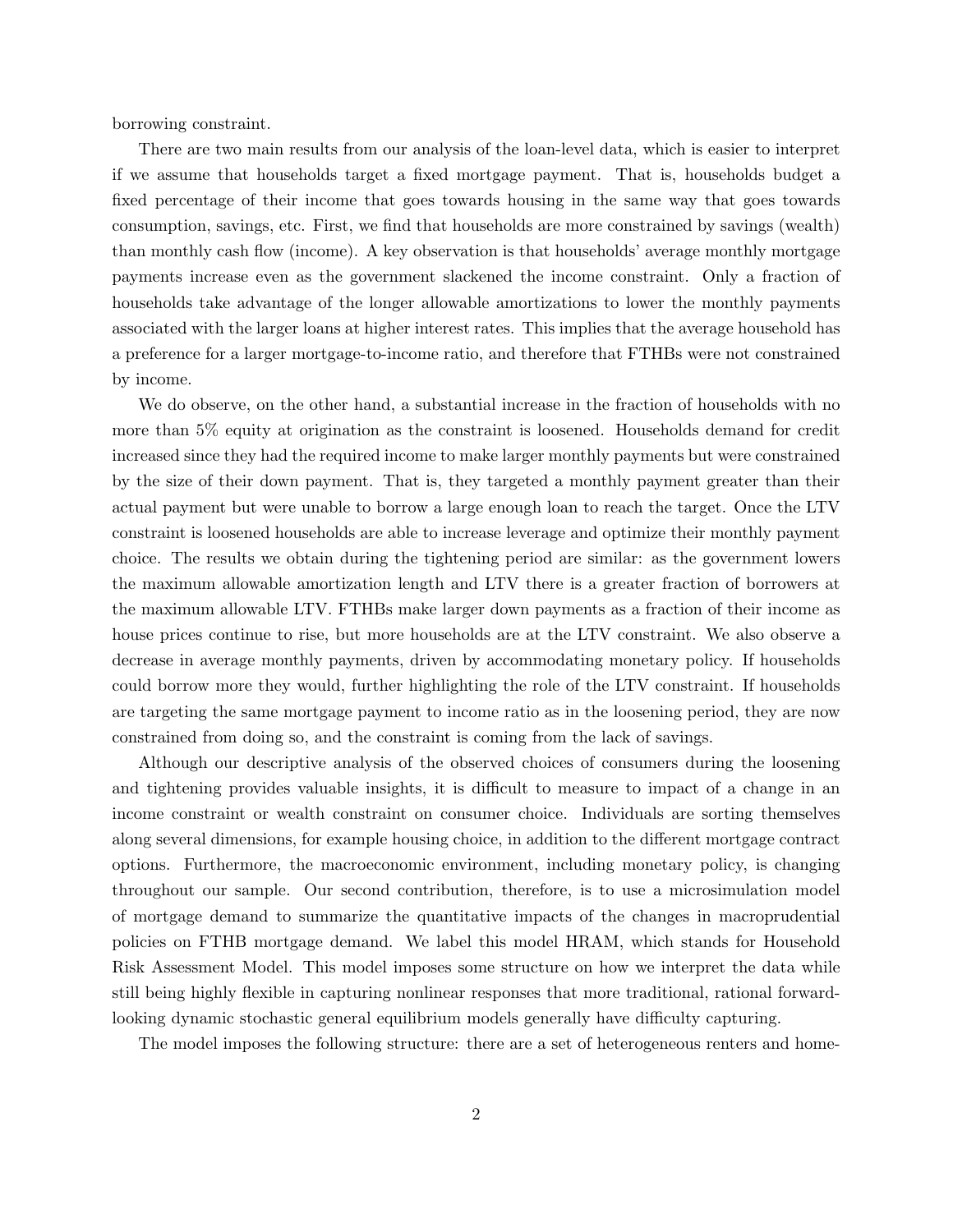owners and every period a renter can qualify to become a home-owner if they have enough income and wealth to afford a house. This depends on their characteristics as well an exogenous process for their income, financial assets, regional house prices, and the macroeconomic environment. When the government changes access to mortgage insurance they affect the probability of renters qualifying to become home-owners and whether or not they purchase a house. Using the model, therefore, we can map the impact of a policy change on the percentage of FTHBs that have sufficient wealth to enter the market, whether they purchase a house, and their demand for credit. The results of our microsimulation model suggest that the wealth constraint has the largest impact on the number of FTHBs that enter the housing market. However, for FTHBs who have accumulated wealth, changes to the repayment constraint can also be substantial. For example, we find that a tightening of the LTV constraint from 100 to 95 leads to a 7.9% decrease in FTHBs. We observe a similar decrease following a tightening in the amortization from 35 to 25. The difference is responses is in the percentage of potential FTHBs. The impact of tightening the LTV is more than four times larger on even qualifying to purchase a starter home.

This paper is related to the nascent but growing literature on the impacts of macroprudential tools on households, financial institutions, firms, and the aggregate economy. [Allen et al. \(2015\),](#page-28-1) for example, study the impact on credit demand in Canada in 2003 when the government eliminated house-price differentiated minimum loan-to-value requirements. Using Korean data [Igan and Kang](#page-29-0) [\(2011\)](#page-29-0) find house prices and transactions respond to changes in LTV, although not leverage. [Han](#page-28-2) [et al. \(2016\)](#page-28-2) study the Canadian market and the one million dollar cap on mortgage insurance implemented in 2012. They conclude that for macroprudential policy to be effective it must be targeted at liquidity-constrained borrowers and that policy-makers need to take into account how agents (lenders, buyers, sellers, etc.) will respond to the regulation. Work at the IMF and BIS has focused more on the impact of macroprudential tools on bank-lending. See for example [Cerutti](#page-28-3) et al.  $(2015)$  and Kuttner and Shim  $(2013).<sup>4</sup>$  $(2013).<sup>4</sup>$  $(2013).<sup>4</sup>$ 

Our paper is also related to the small set of papers that have used microsimulation models to study vulnerabilities in the household sector. This includes papers on Finland [\(Herrala and](#page-29-2) [Kauko \(2007\)\)](#page-29-2), Sweden [\(Johansson and Persson \(2006\)\)](#page-29-3), and Chile [\(Fuenzalida and Ruiz-Tagle](#page-28-4) [\(2010\)\)](#page-28-4). Microsimulation models provide an advantage in that they can summarize large amounts of micro-level information and inference can be made about what changes might be expected

<span id="page-3-0"></span><sup>&</sup>lt;sup>4</sup>The impacts of macroprudential tools have also been studied in dynamic stochastic general equilibrium (DSGE) models. Much of this literature is concerned with determining whether introducing macroprudential tools into monetary policy only economies can help policy-makers better achieve their mandates of inflation targeting and employment. [Lambertini et al. \(2013\)](#page-29-4) incorporate news shocks into the housing market model of [Iacoviello and Neri](#page-29-5) [\(2010\)](#page-29-5) and find that a combination of a countercyclical LTV rule responding to credit growth in addition to a Taylor type interest rate rule augmented to also respond to credit growth reduces the volatility of house prices and the debtto-GDP ratio relative to a baseline policy based off of a typical Taylor type rule. In terms of welfare, both [Lambertini](#page-29-4) [et al. \(2013\)](#page-29-4) and [Angelini et al. \(2012\)](#page-28-5) show that there is no policy mix which simultaneously maximizes the utility of borrowers and savers in an economy. Consequently, the optimal policy depends upon the weights the macroprudential and monetary policy authorities place on different agents in the economy. All rational forward-looking DSGE models, however, have difficulty capturing the important non-linearities inherent in the financial frictions in mortgages.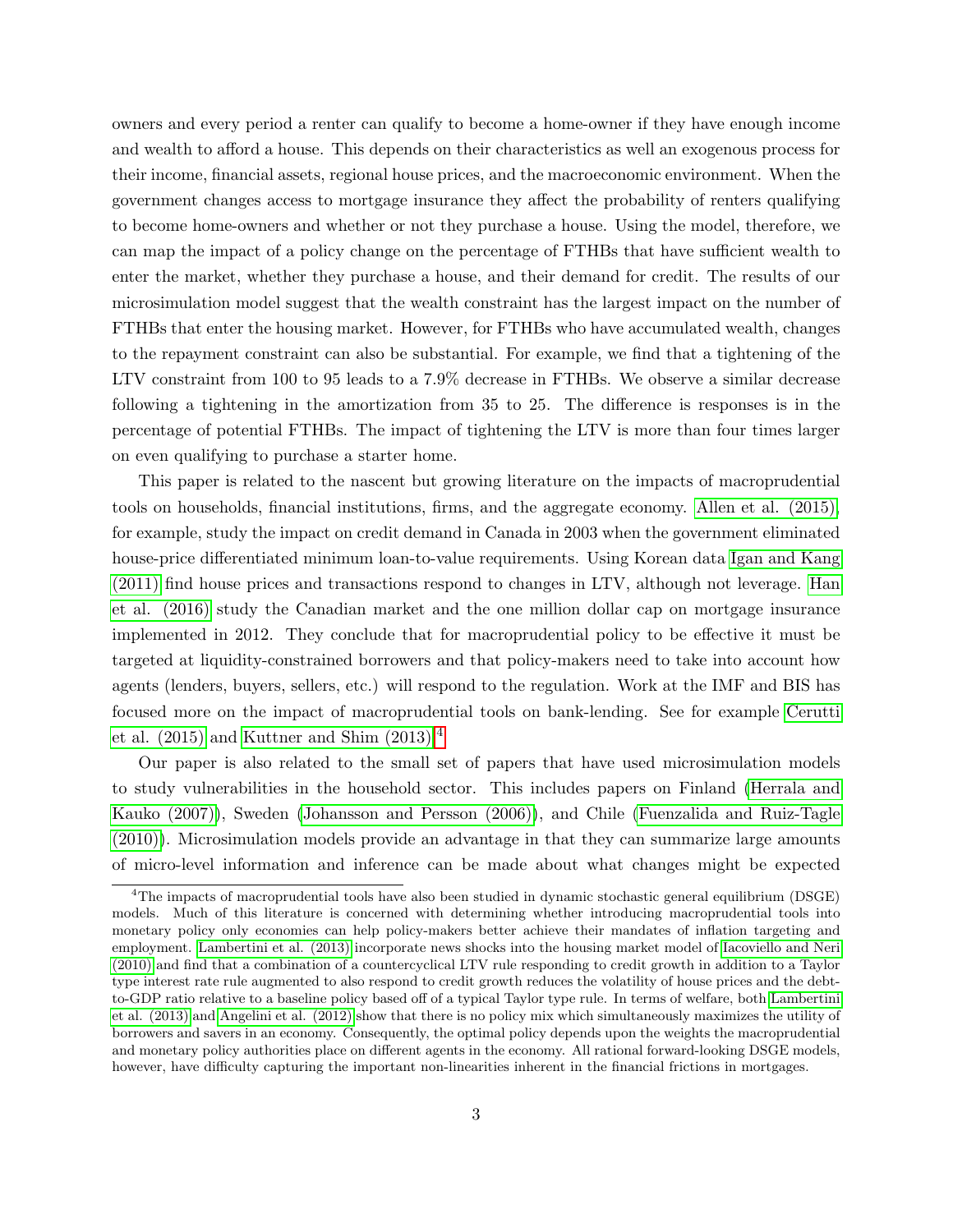about hypothetical policy changes [\(Harding \(1996\)](#page-28-6) and [Gupta and Kapur \(2000\)\)](#page-28-7). Compared to these papers we focus on modeling mortgage demand with the explicit goal of understanding how consumers respond to changes in macroprudential policy.

This paper is organized as follows. Section [2](#page-4-0) presents institutional details of the Canadian mortgage market. Section [3](#page-5-0) highlights the key macroprudential rule changes implemented in Canada between 2005 - 2010. Section [4](#page-7-0) presents the data. Section [5](#page-12-0) presented the micro-econometric results based on the household-level data. Section [6](#page-17-0) presents the microsimulation model and results on credit growth from macroprudential changes. Section [7](#page-27-0) concludes.

### <span id="page-4-0"></span>2 Institutional Background

The Bank Act (section 418) requires mortgage insurance on all high ratio mortgages, where high ratio is defined as less than 20% equity at origination, although this cut-off has changed over time. With insurance, financial institutions are willing to lend to borrowers previously excluded from the mortgage market, thereby achieving the governments goal of increasing home-ownership. Mortgage insurance is provided by one public entity, CMHC, and two private entities. Since high-ratio mortgages are insured financial institutions do not face default risk.<sup>[5](#page-4-1)</sup> Furthermore, there are steep pre-payment penalties in Canada, limiting lender pre-payment risk.

Conditioning mortgage access on mortgage insurance also allows the government to loosen and tighten access through insurance guidelines/rules."[6](#page-4-2) See [Schembri \(2014\)](#page-29-6) for an overview of the Canadian housing and mortgage system.

There were a number of important changes to mortgage insurance underwriting guidelines in the 1990s that led to a sharp increase in insured mortgage take-up. As a response to the 1991 recession, and to spur investment in housing, the maximum allowable LTV for an insured mortgage was increased in 1992 from 90% to 95% as a pilot program for first-time home-buyers (FTHBs). In May 1998, changes to legislation and regulation allowed for the finalization and extension of the 95% maximum allowable LTV to all home-buyers within regional house price limits. In September 2003 the government removed regional house-price caps on mortgage insurance access. [Allen et al.](#page-28-1) [\(2015\)](#page-28-1) document a 75% increase in leverage following this relaxation of the borrowing constraint.

Loosening of macroprudential tools continued in 2005 through to 2007. However, following the onset of the global financial crisis and growing imbalances in Canada's housing markets, the government tightened mortgage insurance access between 2008 and 2016 by lowering the maximum

<span id="page-4-1"></span><sup>&</sup>lt;sup>5</sup>Approximately half of total mortgage credit is uninsured. Banks do face default risk on these low-ratio mortgages. However, house prices would have to fall dramatically for home-owners to have negative equity and walk away from their homes in this case.

<span id="page-4-2"></span><sup>&</sup>lt;sup>6</sup>In Canada the government also has authority over mortgage securitization since CMHC is in charge of securitizing insured mortgages. CMHC introduced the NHA MBS program in 1987 and Canada Mortgage Bond (CMB) program in 2001. This paper abstracts from changes to securitization which could affect bank funding. There is also the possibility of private securitization, however, that market is nearly non-exist given the low-cost publicly available guaranteed funding [\(Mordel and Stephens \(2015\)\)](#page-29-7).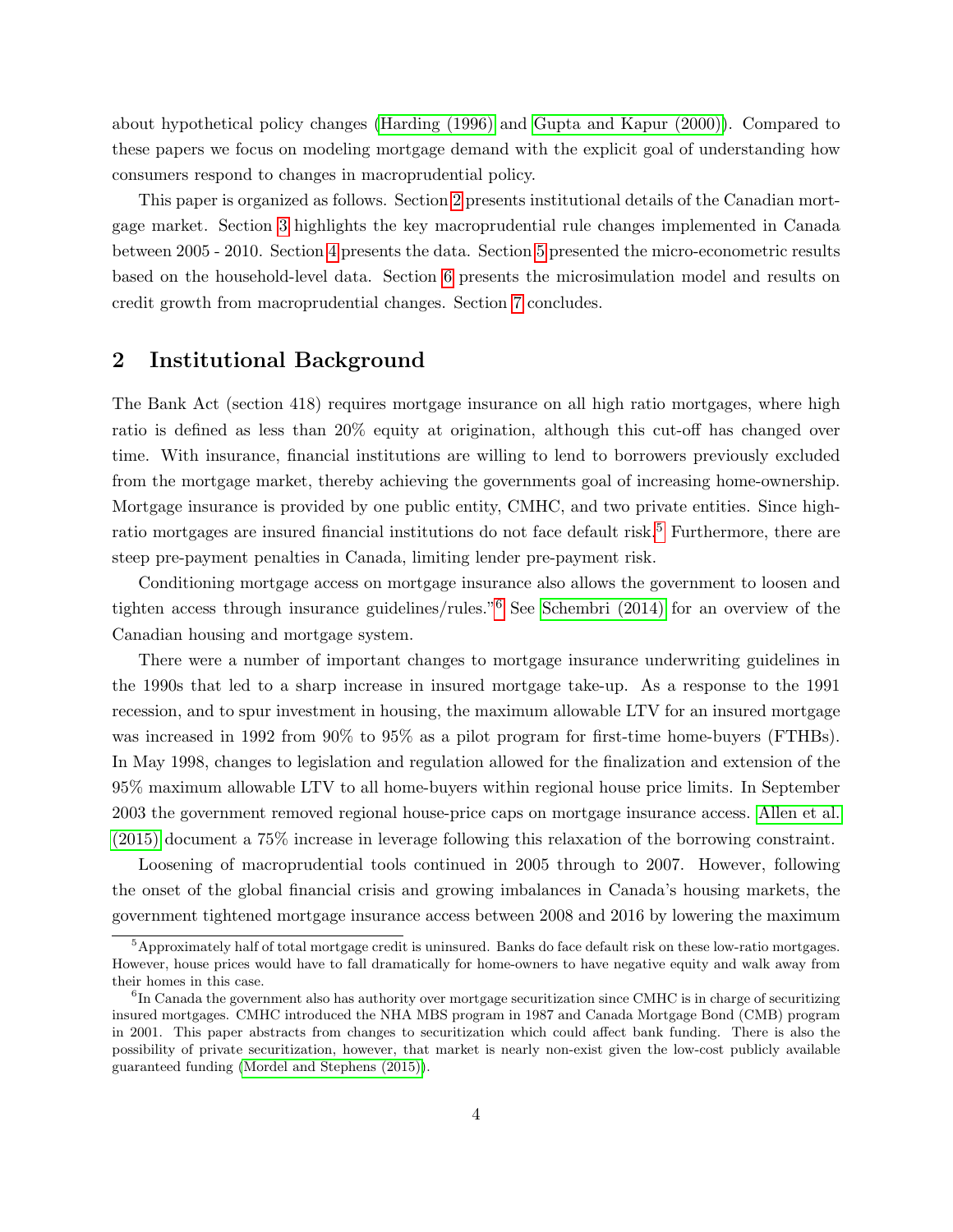allowable amortization length, LTV, debt-service-ratio, and re-introduced house price caps for mortgage insurance. We discuss some of these changes in detail in section [3.](#page-5-0) See [Schembri \(2014\)](#page-29-6) and [Crawford \(2015\)](#page-28-8) for a discussion of Canada's policy framework and how it functioned during the crisis.

In Canada, there is one public insurer, CMHC, and two private insurers. In the case of borrower default, lenders are protected by the insurer. In the case of borrower and insurer default, lenders have a government guarantee which pays  $100\%$  if the mortgage is insured by CMHC and  $90\%$ if it was insured by a private insurer. The government therefore establishes mortgage insurance regulations and guidelines to manage its contingent liabilities stemming from vulnerabilities related to housing markets and household indebtedness.[7](#page-5-1)

Although it has varied over time, the government has largely based it's mortgage insurance premiums on loan-to-value ratios and made access conditional on a maximum debt-service ratio and more recently a minimum credit score.<sup>[8](#page-5-2)</sup> Mortgages in Canada are typically fixed-rate and the contract term is 5 years. Historically, mortgages have had a 25 year amortization, with insurance for the life of the mortgage. The insurance premium, which is between  $1.75\%$  to  $3.75\%$  of the mortgage loan for a standard product, is almost always rolled into the monthly payment and therefore spread out over the amortization period. The qualifying rules and premiums are common across lenders. In section [4](#page-7-0) we present summary statistics describing the typical contract.

### <span id="page-5-0"></span>3 Mortgage Access Constraints and Rule Changes

In this section we highlight some key changes to mortgage insurance guidelines over the period 2005 to 2010. We analyze the impact of most of these changes on household mortgage demand in this paper. The main rule changes were to the LTV constraint and the amortization length, the latter which operates through the total debt-service (TDS) constraint.

### 3.1 Mortgage insurance constraints

Access to mortgage credit is controlled through mortgage insurance guidelines, especially those related to LTV and TDS constraints. The LTV constraint is defined as follows:

$$
\frac{\text{loan}}{\text{house value}} \times 100 \le \overline{LTV},\tag{1}
$$

where historically in Canada  $\overline{LTV}$  has fluctuated between 90 and 100 and is currently at 95. According to the [IMF \(2013\),](#page-29-8) LTV constraints appear to be the most popular macroprudential

<span id="page-5-1"></span><sup>&</sup>lt;sup>7</sup> Since the Spring of 2012 risk management at CMHC is overseen by the Office of the Superintendent of Financial Institutions (OSFI) which is the banking regulator in Canada.

<span id="page-5-2"></span><sup>8</sup> The government introduced LTV-based pricing in 1982 following large losses to CMHC following the 1980-81 recession.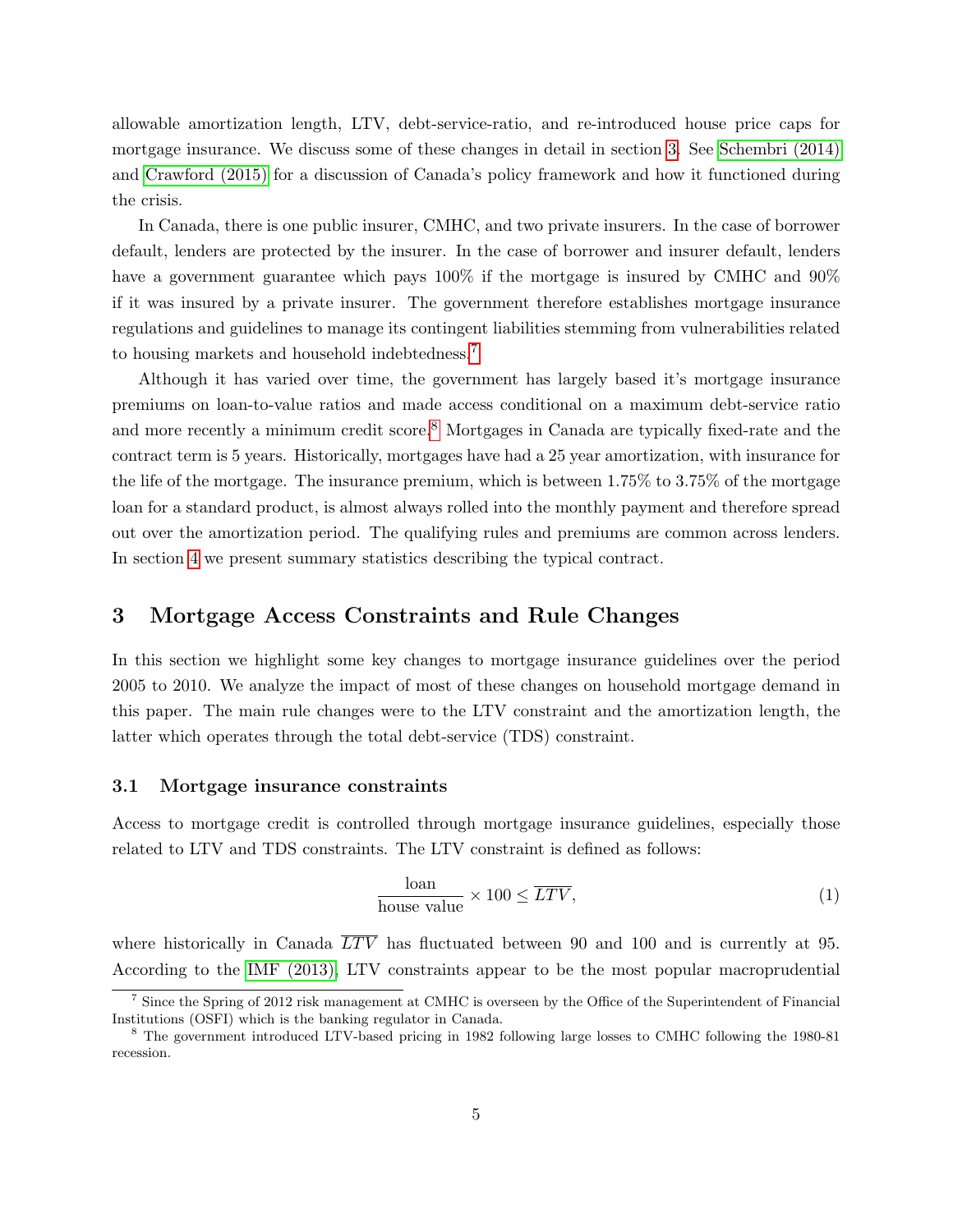tool used by authorities to manage demand for household credit.

The TDS constraint is defined as follows:

$$
\left(\frac{\text{mortgage payment} + \text{other housing costs} + \text{other debt payments}}{\text{household income}}\right) \times 100 \leq \overline{TDS},\qquad(2)
$$

where  $\overline{TDS}$  in Canada is currently 44.

### 3.2 Rule changes

The specific rule changes we study are as follows. First, on February 25, 2006 CMHC increased its maximum amortization from 25 years to 30 years in what was suppose to be a four month pilot program.[9](#page-6-0) Soon after, on March 16, 2006, Genworth (one of two private insurers) increased its maximum amortization from 25 years to 35 years.<sup>[10](#page-6-1)</sup> On June 28, 2006, CMHC allowed amor-tizations of 35 years.<sup>[11](#page-6-2)</sup> Following these increases in amortization, on October 2, 2006 Genworth increased the maximum allowable LTV from 95 to 100. This was followed closely on October 10, 2006 where Genworth increased its maximum amortization from 35 years to 40 years. CMHC also increased its maximum allowable LTV from 95 to 100, doing so on November 19, 2006. CMHC also increased its maximum amortization from 35 years to 40 years. We label the period February 25, 2006 to November 14, 2008 as the "loose" period in the data.

The "tightening period" begins October 15, 2008. The tightening was with respect to amortization lengths for high-ratio mortgages, from 40 to 35 years, LTV ratios, from 100 to 95, and the imposition of a new TDS constraint of 45. The government also established a minimum credit score and loan documentation standards.

### 3.3 Expected impact of rule changes

The impact of changes to the income and wealth constraint can be best understood by considering a borrower's housing and mortgage choice problem. An increase in  $\overline{LTV}$  allows the household to borrow more for the same housing choice. If  $\overline{LTV}$  equals 100 the household can borrow the full value of the house, subject to the TDS constraint. For the TDS constraint, given a fixed level of non-mortgage debt, an increase in amortization loosens the payment constraint. A borrower's monthly payment is given by:

$$
payment = \frac{L((1+r/2)^{1/6} - 1)(1+r/2)^{2T}}{(1+r/2)^{2T} - 1},
$$

<span id="page-6-0"></span><sup>9</sup>The insurance premium for this product was an additional 25 basis points. We do not believe that small changes in insurance premiums affect demand. Premiums are amortized over the full amortization period, and therefore represent only a small fraction of the cost of borrowing. In our analysis of premium changes we do not find any impact on borrower demand.

<span id="page-6-1"></span> $10$ <sup>10</sup>The insurance premium was 20 basis points for each extra five years over 25.

<span id="page-6-2"></span><sup>&</sup>lt;sup>11</sup>CMHC matched Genworth's insurance premiums.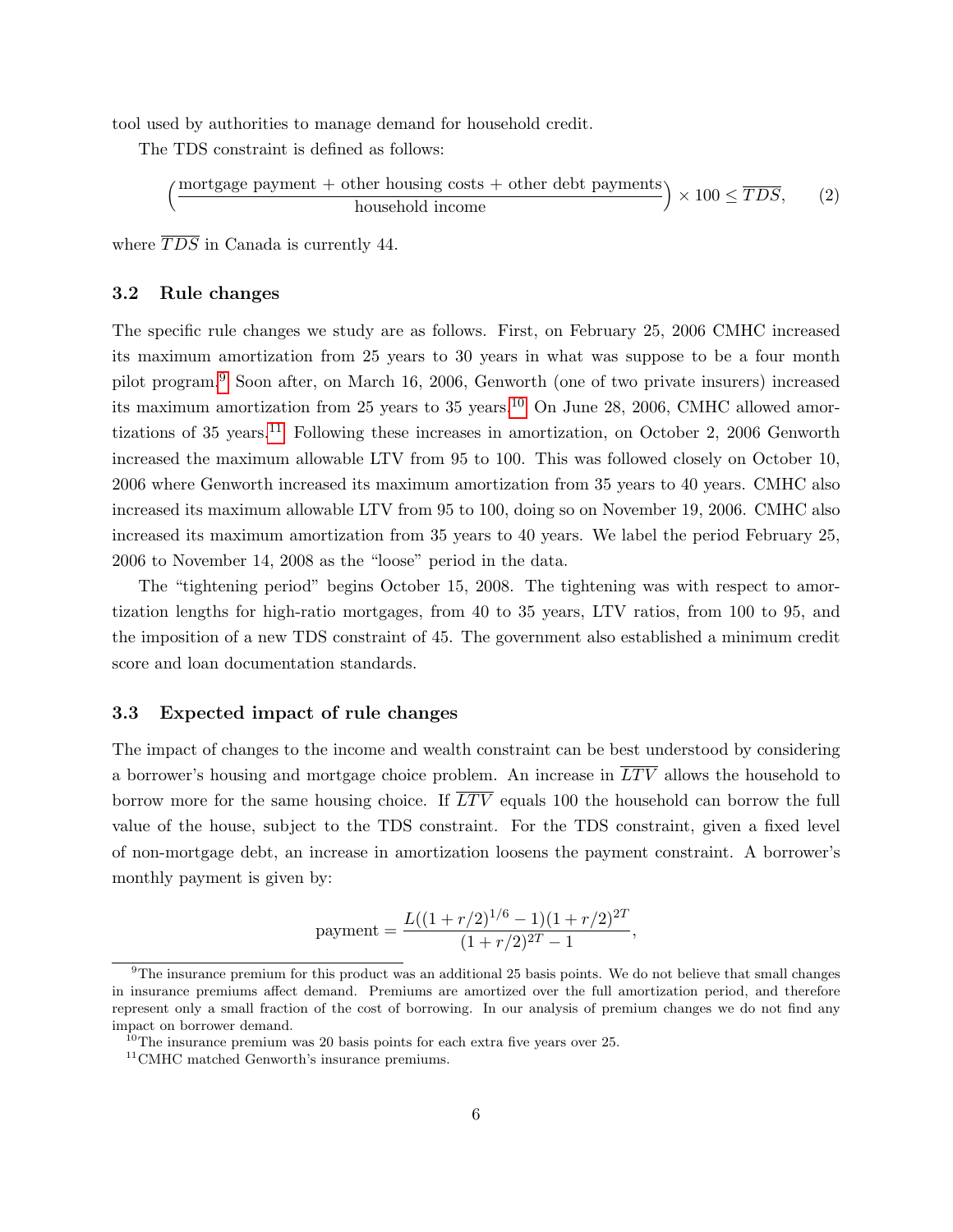where L is the principal loan amount, T is the amortization period measured in years and  $r$  is the nominal interest rate. In Canada loan interest is compounded semi-annually. One can see that as the amortization length increases, the monthly payment decreases. Individuals who are income constrained therefore benefit from longer amortization periods, even though the total cost of the mortgage increases. Notice that the impact of changes to amortization will be nonlinear.

### <span id="page-7-0"></span>4 Data

In this section we introduce the main variables used in our analysis. We use a combination of individual-level data at mortgage origination as well as household-level survey data for balance sheet information.

### 4.1 Mortgage insurance data

Information on the mortgage contract, borrower and lender at the time of origination is collected by the public insurer (CMHC) for high-ratio mortgages (i.e., LTV greater than 20%). The information collected includes the interest rate, loan amount, house price, debt-service ratio, term, amortization, household income, credit score, and lender name.<sup>[12](#page-7-1)</sup> On average  $60\%$  of contracts are new originations and 40% refinancing. We drop all refinancing and focus on the more homogenous set of new orginations in this paper. As of July 2012 refinancing has been eliminated from the mortgage insurance space. Since our focus is on FTHBs we also drop all repeat buyers. Approximately 20% of new originations are not FTHBs and not the focus of our analysis. Table [1](#page-10-0) presents summary statistics of the key variables for three sub-periods using the population of CMHC-insured FTHB residential purchases. All dollar values are in nominal CAD. The sub-periods broadly coincide with a "pre" period, a "loosening" period, and a "tightening" period. The pre-period is from February 24, 2005 to February 24, 2006. This is a period before the rapid loosening of insurance guidelines for fixed rate mortgages. The loosening period corresponds to February 25, 2006 to October 14, 2008. Over this period mortgage insurance guidelines for amortization length and LTV were relaxed multiple times for home-purchases and refinancing. We focus our discussion on the cumulative impact of the loosening on mortgage contract characteristics such as amortization, LTV, TDS, and interest rates. We also examine the impact of rule changes on borrower characteristics such as credit score and income. Finally, the tightening period corresponds to October 15, 2008 to April 18, 2010.[13](#page-7-2) Over this period the government tightened amortization, LTV, and TDS constraints.[14](#page-7-3) These 3 sub-periods

<span id="page-7-1"></span><sup>&</sup>lt;sup>12</sup>Similar data has been used in [Allen et al. \(2014a\)](#page-28-9) and [Allen et al. \(2014b\)](#page-28-10) to study price dispersion in the Canadian mortgage market and the effect of bank mergers on interest rates, respectively.

<span id="page-7-2"></span> $13\text{We have data passed } 2010$ . However, on April 19, 2010 the government changed the TDS formula for VRMs and for mortgages of terms longer than 5 years, which substantially impacts loan qualifying in an additional manner we have chosen not to study in this paper.

<span id="page-7-3"></span><sup>&</sup>lt;sup>14</sup>There are also tightening for investment properties, which we exclude from our analysis given that we do not have data on these transactions per se.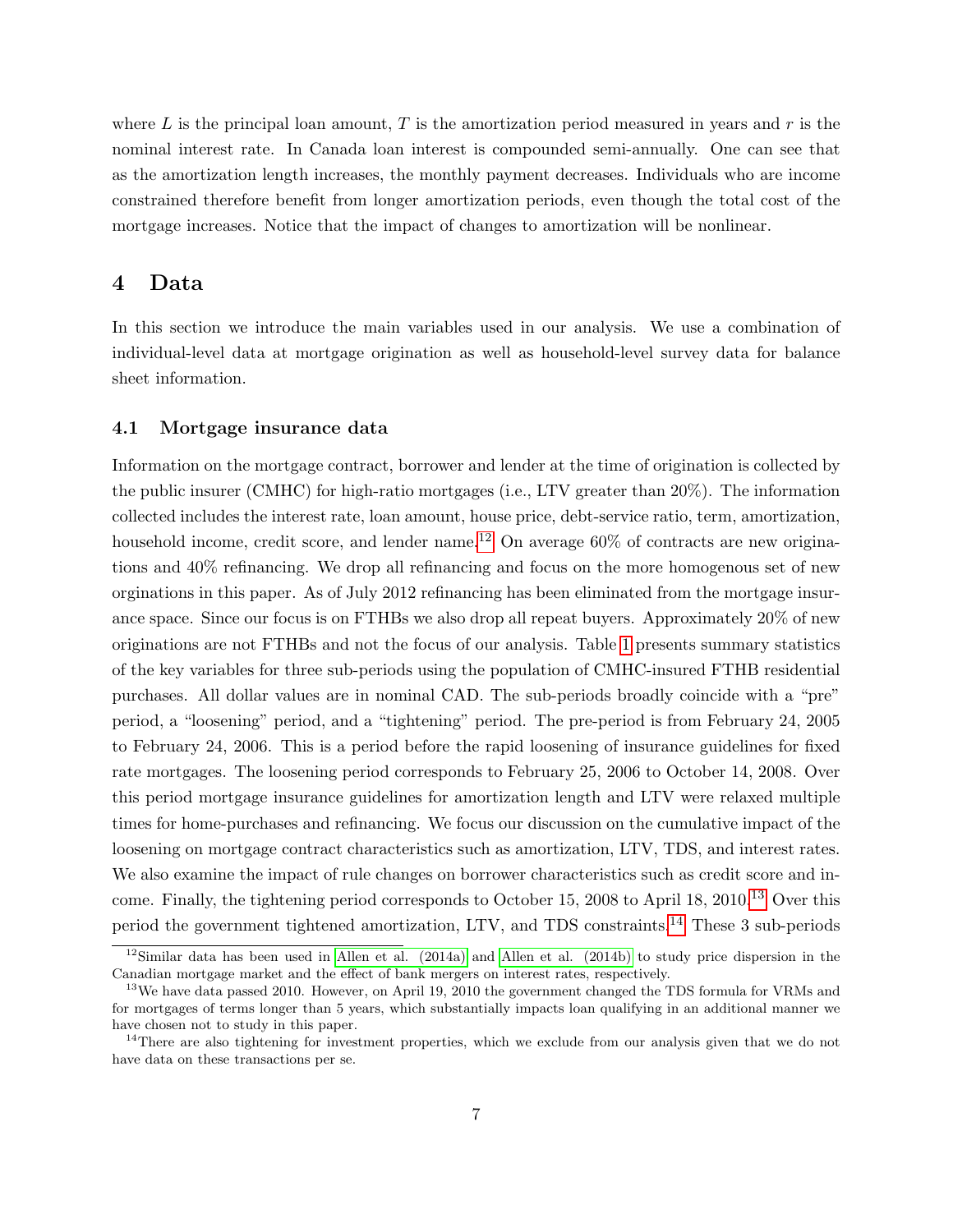form the basis for measuring the impact of macroprudential changes on mortgage demand.

It is important to note that on average, the time between application and closing is 30 days. For tightening episodes both the application date and closing date are important since, in Canada, lenders typically provide a 90-day rate guarantee.<sup>[15](#page-8-0)</sup> Someone can therefore be pre-approved on January 1 and are guaranteed that contract until April 1. The mortgage tightening therefore applies immediately on the announcement day to borrowers without a pre-approval and applies approximately 90 days later (implementation date) for those pre-approved under the old rules. Therefore, individuals with a closing date after the implementation date are considered affected by the change and individuals with closing dates before the announcement are considered unaffected. Individuals who closed during the phase-in time are not considered affected if they applied preannouncement.

For loosening, the announcement and implementation date coincide. Individuals could borrow at the new terms once the loosening was announced. Individuals who applied before the announcement but closed after implementation could change the terms of the contract. This is rare, however, given that the loosening of the guidelines affected the budget constraint of individuals and probability of getting a mortgage. Borrowers able to qualify at the tougher conditions do not have an incentive to change the contract to a slacker, more expensive, one.



(a) Average amortization (b) Average LTV

<span id="page-8-1"></span>Figure 1: Amortization length and LTV for first-time home-buyers

<span id="page-8-0"></span>From Table [1](#page-10-0) we observe a noticeable increase in loan size over time, which is not surprising

<sup>&</sup>lt;sup>15</sup>Unlike in the U.S., borrowers in Canada do not explicitly pay extra for rate guarantees between application and closing. Of course, all borrowers are most likely implicitly paying for rate guarantees via higher mortgage rates.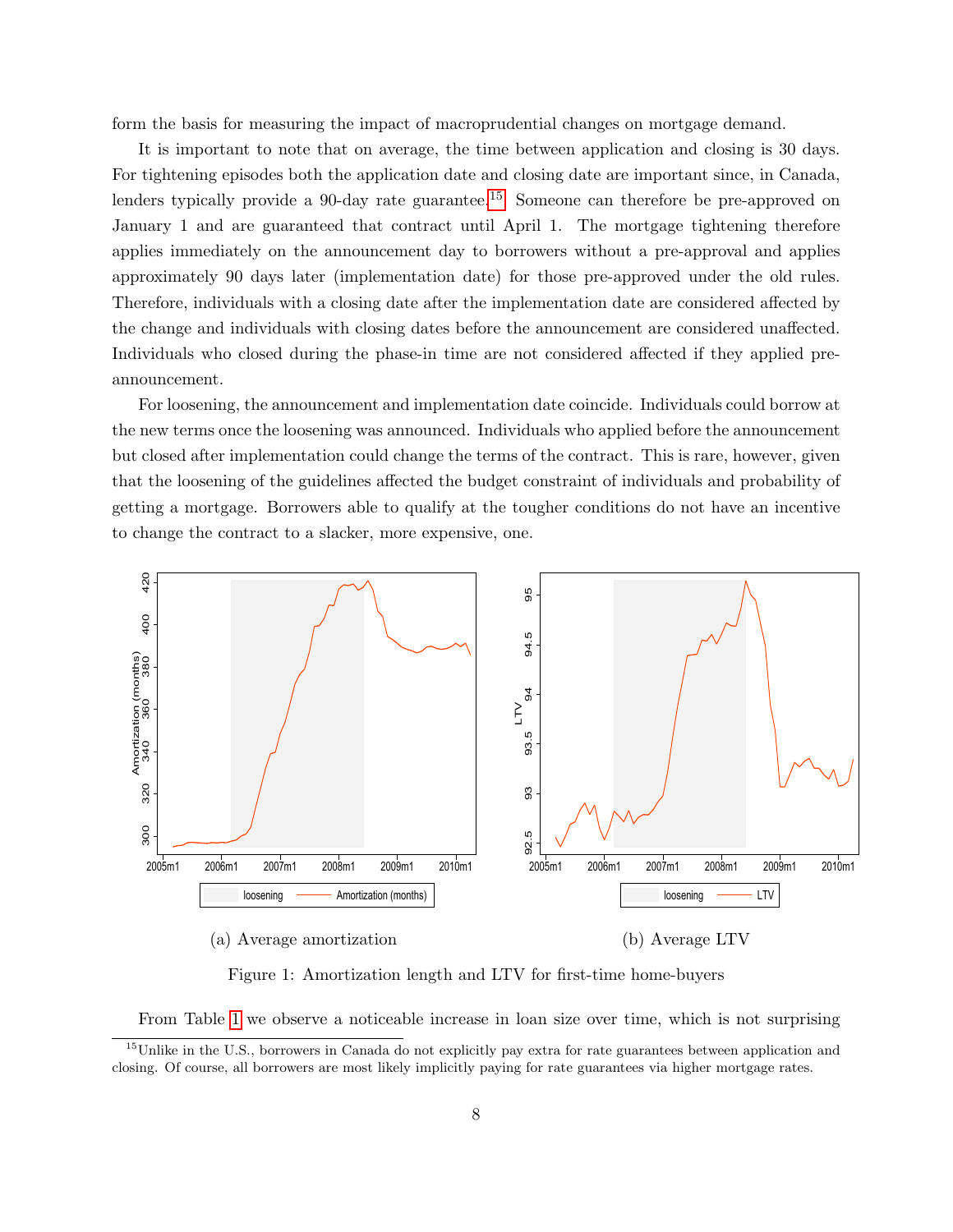given the substantial increases in house prices. Incomes have also increased over time. LTVs appear relatively flat in Table [1,](#page-10-0) however amortization and TDS are increasing. The average age of a new home-owner is 35. On average we document that approximately two-thirds of FTHBs use a broker. Finally, we also present an indicator, for whether the source of the down-payment was unconventional. That is, the source of down-payment includes sweat equity, second lien, gifts, or flex-down (non-traditional sources). On average these represent 25% of cases. Most down-payments are from either private or registered savings plans.[16](#page-9-0)

From Table [1](#page-10-0) we see that the fraction of contracts that are fixed-rate mortgages is high, nearly 90%. The percentage of variable rate mortgages, however, increases at the end of 2008 as the central bank cut interest rates and because of forward guidance by the central bank, the expectation was that rates were going to be low for some time. $17$ 

In Figures [1](#page-8-1) to [2](#page-11-0) we graphically present the main variables of interest over the full sample, 2005-2010 for FTHBs. All dates are based on closing and not application. The contract variables of interest are amortization, LTV and TDS. Our main empirical analysis focuses only on fixed-rate contracts as these are the vast majority of contracts. Broadly speaking, there are three periods; the shaded area denotes a period of loosening. The period immediately following is a period of tightening. The first year represents a period with no change in mortgage insurance guidelines. From the figures we can clearly observe an increase in amortization, LTV, and TDS during the loosening and a similar decrease during the tightening. Figure [2\(](#page-11-0)b) captures only the monthly mortgage payment component of TDS. Mortgage payments between 2006-2008 are increasing even as amortization lengths are increasing which loosens the income constraint. This is both because monetary policy is tightening, which is making mortgages more expensive, but also because the wealth constraint is loosening and households are borrowing more.

We also include figures showing the evolution of income (Figure [3\)](#page-11-1) and credit scores (Figure [4\)](#page-12-1). Interestingly, the average income of borrowers is increasing during the loosening period but remains flat during the tightening. One reason for this could be that the well-documented increases in homeprices forced people who would typically be outside the insurance space (i.e. 20%+ down-payment) into the insured space in order to buy a house. In addition, we observe an increase in credit scores above the 680 threshold after the implementation of the minimum credit score standards in 2008.

<span id="page-9-0"></span><sup>&</sup>lt;sup>16</sup>The Canadian government has subsidized first-time-home-buyers by allowing them to withdraw savings from their retirement accounts tax free up to a fixed amount, which during our sample was \$20,000 per person, or \$40,000 for a couple.

<span id="page-9-1"></span><sup>&</sup>lt;sup>17</sup>See [Mendes and Murchinson \(2014\)](#page-29-9) for discussion of forward guidance in Canada.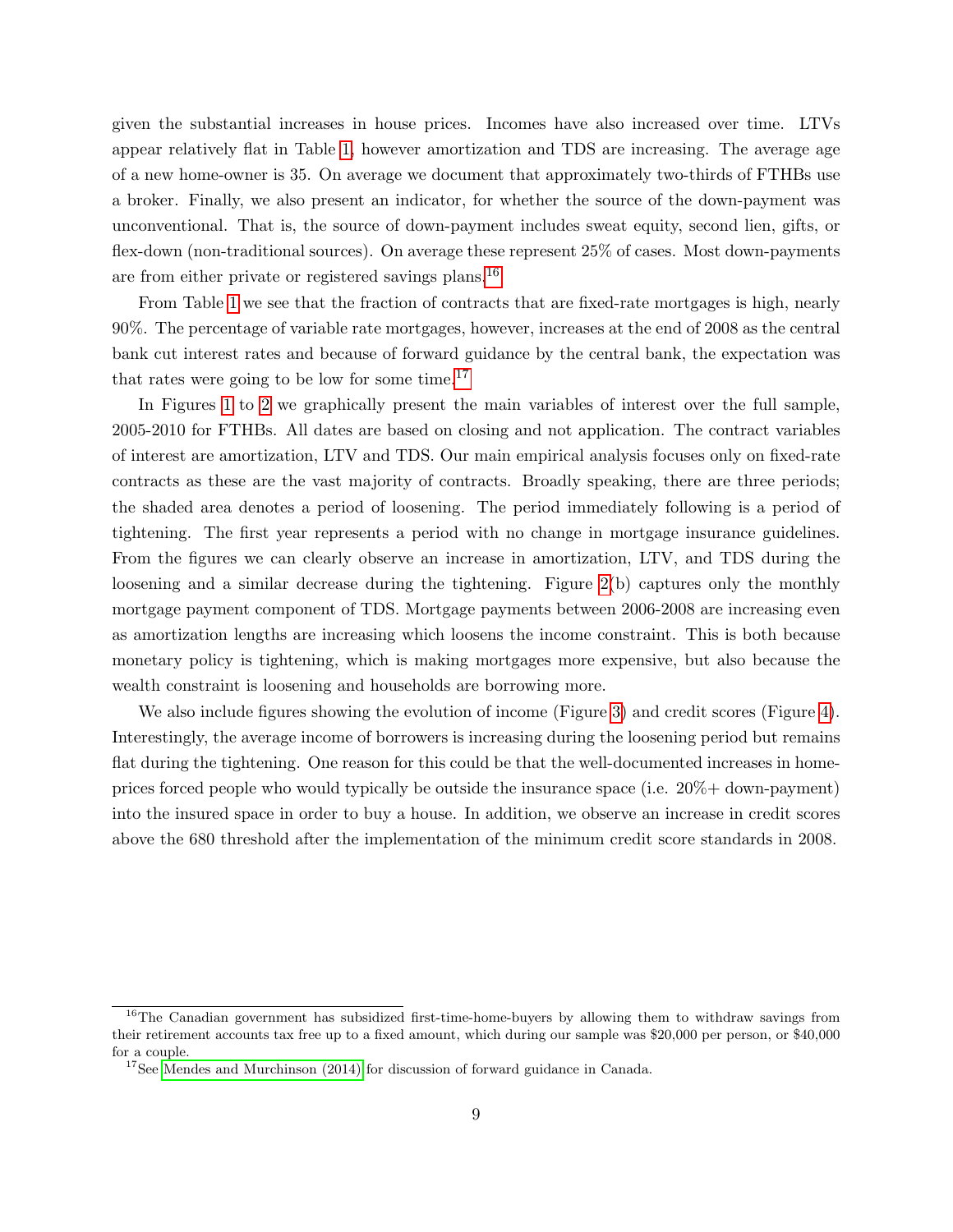<span id="page-10-0"></span>Table 1: Summary statistics of transactions-level data for new purchases

The variable (rate-bond) represents an estimate of a lenders' profit margin. It's the contract rate minus the cost of funding, approximated by the matched-term Government of Canada bond rate. The variable income captures total household income. I(detached) is an indicator equal to 1 for detached homes and 0 for all other dwelling types. I(FRM) is an indicator variable equal to 1 if the mortgage is fixed-rate and 0 if variable-rate. I(broker=1) is an indicator variable equal to 1 if the borrower used a mortgage broker to intermediate the contract and 0 otherwise. I(fico≥680) is an indicator equal to 1 if the borrower's (best) credit score is at least 680. I(downpayment=unconventional) is an indicator equal to 1 if a borrowers' down-payment was non-traditional, a gift, or sweat equity and 0 otherwise. All dollar figures are nominal.

| Sample: 2005/02/24-2006/02/24<br>103,627<br>207,614<br>138,550<br>260,680<br>House price<br>190,646<br>93,024<br>Mortgage<br>128,639<br>239,144<br>Income<br>38,817<br>53,971<br>93,939<br>78,523<br>rate-bond<br>1.05<br>0.71<br>1.23<br>0.63<br>I(detached)<br>0.66<br>0.47<br>LTV<br>92.29<br>3.92<br>90.00<br>95.00<br><b>TDS</b><br>33.42<br>6.01<br>29.83<br>38.33<br>amortize (months)<br>296.93<br>19.22<br>300.00<br>300.00<br>I(FRM)<br>0.93<br>0.26<br>Term(months)<br>60.00<br>58.82<br>15.05<br>60.00<br>Borrower age (years)<br>35.24<br>10.23<br>27.00<br>41.00<br>I(broker)<br>0.70<br>0.46<br>$I(FICO \geq 680)$<br>0.77<br>0.42<br>I(downpayment=unconventional)<br>0.27<br>0.44<br>2006/02/25-2008/10/14<br>Sample:<br>245,551<br>128,231<br>310,224<br>House price<br>159,159<br>Mortgage<br>228,783<br>117,140<br>149,596<br>288,306<br>Income<br>87,389<br>46,108<br>58,915<br>103,897<br>rate-bond<br>1.29<br>0.74<br>0.76<br>1.77<br>I(detached)<br>0.65<br>0.48<br><b>LTV</b><br>93.58<br>4.43<br>90.00<br>95.00<br><b>TDS</b><br>34.69<br>6.03<br>31.08<br>39.40<br>amortize (months)<br>375.68<br>83.29<br>300.00<br>480.00<br>I(FRM)<br>0.91<br>0.28<br>Term(months)<br>59.99<br>12.85<br>60.00<br>60.00<br>Borrower age (years)<br>$35.04\,$<br>10.26<br>27.00<br>41.00<br>I(broker)<br>0.68<br>0.47<br>$I(FICO \geq 680)$<br>0.78<br>0.41<br>I(downpayment=unconventional)<br>0.25<br>0.43<br>2008/10/15-2010/04/18<br>Sample:<br>House price<br>288,225<br>141,584<br>190,867<br>360,675<br>267,405<br>129,158<br>178,858<br>Mortgage<br>334,533<br>Income<br>91,105<br>49,244<br>60,247<br>108,939<br>rate-bond<br>2.45<br>1.99<br>0.85<br>1.43<br>I(detached)<br>0.64<br>0.48<br>LTV<br>93.08<br>3.75<br>90.00<br>95.00<br>TDS<br>35.25<br>6.36<br>31.32<br>40.27<br>57.24<br>amortize (months)<br>390.83<br>360.00<br>420.00<br>I(FRM)<br>0.34<br>0.87<br>Term(months)<br>56.33<br>12.69<br>60.00<br>60.00<br>Borrower age (years)<br>35.63<br>10.56<br>27.00<br>42.00<br>I(broker)<br>0.68<br>0.47<br>$I(FICO \geq 680)$<br>0.84<br>0.37 |                               | mean | sd   | $\bf p25$ | p75 |
|-----------------------------------------------------------------------------------------------------------------------------------------------------------------------------------------------------------------------------------------------------------------------------------------------------------------------------------------------------------------------------------------------------------------------------------------------------------------------------------------------------------------------------------------------------------------------------------------------------------------------------------------------------------------------------------------------------------------------------------------------------------------------------------------------------------------------------------------------------------------------------------------------------------------------------------------------------------------------------------------------------------------------------------------------------------------------------------------------------------------------------------------------------------------------------------------------------------------------------------------------------------------------------------------------------------------------------------------------------------------------------------------------------------------------------------------------------------------------------------------------------------------------------------------------------------------------------------------------------------------------------------------------------------------------------------------------------------------------------------------------------------------------------------------------------------------------------------------------------------------------------------------------------------------------------------------------------------------------------------------------------------------------------------------------------------------------------|-------------------------------|------|------|-----------|-----|
|                                                                                                                                                                                                                                                                                                                                                                                                                                                                                                                                                                                                                                                                                                                                                                                                                                                                                                                                                                                                                                                                                                                                                                                                                                                                                                                                                                                                                                                                                                                                                                                                                                                                                                                                                                                                                                                                                                                                                                                                                                                                             |                               |      |      |           |     |
|                                                                                                                                                                                                                                                                                                                                                                                                                                                                                                                                                                                                                                                                                                                                                                                                                                                                                                                                                                                                                                                                                                                                                                                                                                                                                                                                                                                                                                                                                                                                                                                                                                                                                                                                                                                                                                                                                                                                                                                                                                                                             |                               |      |      |           |     |
|                                                                                                                                                                                                                                                                                                                                                                                                                                                                                                                                                                                                                                                                                                                                                                                                                                                                                                                                                                                                                                                                                                                                                                                                                                                                                                                                                                                                                                                                                                                                                                                                                                                                                                                                                                                                                                                                                                                                                                                                                                                                             |                               |      |      |           |     |
|                                                                                                                                                                                                                                                                                                                                                                                                                                                                                                                                                                                                                                                                                                                                                                                                                                                                                                                                                                                                                                                                                                                                                                                                                                                                                                                                                                                                                                                                                                                                                                                                                                                                                                                                                                                                                                                                                                                                                                                                                                                                             |                               |      |      |           |     |
|                                                                                                                                                                                                                                                                                                                                                                                                                                                                                                                                                                                                                                                                                                                                                                                                                                                                                                                                                                                                                                                                                                                                                                                                                                                                                                                                                                                                                                                                                                                                                                                                                                                                                                                                                                                                                                                                                                                                                                                                                                                                             |                               |      |      |           |     |
|                                                                                                                                                                                                                                                                                                                                                                                                                                                                                                                                                                                                                                                                                                                                                                                                                                                                                                                                                                                                                                                                                                                                                                                                                                                                                                                                                                                                                                                                                                                                                                                                                                                                                                                                                                                                                                                                                                                                                                                                                                                                             |                               |      |      |           |     |
|                                                                                                                                                                                                                                                                                                                                                                                                                                                                                                                                                                                                                                                                                                                                                                                                                                                                                                                                                                                                                                                                                                                                                                                                                                                                                                                                                                                                                                                                                                                                                                                                                                                                                                                                                                                                                                                                                                                                                                                                                                                                             |                               |      |      |           |     |
|                                                                                                                                                                                                                                                                                                                                                                                                                                                                                                                                                                                                                                                                                                                                                                                                                                                                                                                                                                                                                                                                                                                                                                                                                                                                                                                                                                                                                                                                                                                                                                                                                                                                                                                                                                                                                                                                                                                                                                                                                                                                             |                               |      |      |           |     |
|                                                                                                                                                                                                                                                                                                                                                                                                                                                                                                                                                                                                                                                                                                                                                                                                                                                                                                                                                                                                                                                                                                                                                                                                                                                                                                                                                                                                                                                                                                                                                                                                                                                                                                                                                                                                                                                                                                                                                                                                                                                                             |                               |      |      |           |     |
|                                                                                                                                                                                                                                                                                                                                                                                                                                                                                                                                                                                                                                                                                                                                                                                                                                                                                                                                                                                                                                                                                                                                                                                                                                                                                                                                                                                                                                                                                                                                                                                                                                                                                                                                                                                                                                                                                                                                                                                                                                                                             |                               |      |      |           |     |
|                                                                                                                                                                                                                                                                                                                                                                                                                                                                                                                                                                                                                                                                                                                                                                                                                                                                                                                                                                                                                                                                                                                                                                                                                                                                                                                                                                                                                                                                                                                                                                                                                                                                                                                                                                                                                                                                                                                                                                                                                                                                             |                               |      |      |           |     |
|                                                                                                                                                                                                                                                                                                                                                                                                                                                                                                                                                                                                                                                                                                                                                                                                                                                                                                                                                                                                                                                                                                                                                                                                                                                                                                                                                                                                                                                                                                                                                                                                                                                                                                                                                                                                                                                                                                                                                                                                                                                                             |                               |      |      |           |     |
|                                                                                                                                                                                                                                                                                                                                                                                                                                                                                                                                                                                                                                                                                                                                                                                                                                                                                                                                                                                                                                                                                                                                                                                                                                                                                                                                                                                                                                                                                                                                                                                                                                                                                                                                                                                                                                                                                                                                                                                                                                                                             |                               |      |      |           |     |
|                                                                                                                                                                                                                                                                                                                                                                                                                                                                                                                                                                                                                                                                                                                                                                                                                                                                                                                                                                                                                                                                                                                                                                                                                                                                                                                                                                                                                                                                                                                                                                                                                                                                                                                                                                                                                                                                                                                                                                                                                                                                             |                               |      |      |           |     |
|                                                                                                                                                                                                                                                                                                                                                                                                                                                                                                                                                                                                                                                                                                                                                                                                                                                                                                                                                                                                                                                                                                                                                                                                                                                                                                                                                                                                                                                                                                                                                                                                                                                                                                                                                                                                                                                                                                                                                                                                                                                                             |                               |      |      |           |     |
|                                                                                                                                                                                                                                                                                                                                                                                                                                                                                                                                                                                                                                                                                                                                                                                                                                                                                                                                                                                                                                                                                                                                                                                                                                                                                                                                                                                                                                                                                                                                                                                                                                                                                                                                                                                                                                                                                                                                                                                                                                                                             |                               |      |      |           |     |
|                                                                                                                                                                                                                                                                                                                                                                                                                                                                                                                                                                                                                                                                                                                                                                                                                                                                                                                                                                                                                                                                                                                                                                                                                                                                                                                                                                                                                                                                                                                                                                                                                                                                                                                                                                                                                                                                                                                                                                                                                                                                             |                               |      |      |           |     |
|                                                                                                                                                                                                                                                                                                                                                                                                                                                                                                                                                                                                                                                                                                                                                                                                                                                                                                                                                                                                                                                                                                                                                                                                                                                                                                                                                                                                                                                                                                                                                                                                                                                                                                                                                                                                                                                                                                                                                                                                                                                                             |                               |      |      |           |     |
|                                                                                                                                                                                                                                                                                                                                                                                                                                                                                                                                                                                                                                                                                                                                                                                                                                                                                                                                                                                                                                                                                                                                                                                                                                                                                                                                                                                                                                                                                                                                                                                                                                                                                                                                                                                                                                                                                                                                                                                                                                                                             |                               |      |      |           |     |
|                                                                                                                                                                                                                                                                                                                                                                                                                                                                                                                                                                                                                                                                                                                                                                                                                                                                                                                                                                                                                                                                                                                                                                                                                                                                                                                                                                                                                                                                                                                                                                                                                                                                                                                                                                                                                                                                                                                                                                                                                                                                             |                               |      |      |           |     |
|                                                                                                                                                                                                                                                                                                                                                                                                                                                                                                                                                                                                                                                                                                                                                                                                                                                                                                                                                                                                                                                                                                                                                                                                                                                                                                                                                                                                                                                                                                                                                                                                                                                                                                                                                                                                                                                                                                                                                                                                                                                                             |                               |      |      |           |     |
|                                                                                                                                                                                                                                                                                                                                                                                                                                                                                                                                                                                                                                                                                                                                                                                                                                                                                                                                                                                                                                                                                                                                                                                                                                                                                                                                                                                                                                                                                                                                                                                                                                                                                                                                                                                                                                                                                                                                                                                                                                                                             |                               |      |      |           |     |
|                                                                                                                                                                                                                                                                                                                                                                                                                                                                                                                                                                                                                                                                                                                                                                                                                                                                                                                                                                                                                                                                                                                                                                                                                                                                                                                                                                                                                                                                                                                                                                                                                                                                                                                                                                                                                                                                                                                                                                                                                                                                             |                               |      |      |           |     |
|                                                                                                                                                                                                                                                                                                                                                                                                                                                                                                                                                                                                                                                                                                                                                                                                                                                                                                                                                                                                                                                                                                                                                                                                                                                                                                                                                                                                                                                                                                                                                                                                                                                                                                                                                                                                                                                                                                                                                                                                                                                                             |                               |      |      |           |     |
|                                                                                                                                                                                                                                                                                                                                                                                                                                                                                                                                                                                                                                                                                                                                                                                                                                                                                                                                                                                                                                                                                                                                                                                                                                                                                                                                                                                                                                                                                                                                                                                                                                                                                                                                                                                                                                                                                                                                                                                                                                                                             |                               |      |      |           |     |
|                                                                                                                                                                                                                                                                                                                                                                                                                                                                                                                                                                                                                                                                                                                                                                                                                                                                                                                                                                                                                                                                                                                                                                                                                                                                                                                                                                                                                                                                                                                                                                                                                                                                                                                                                                                                                                                                                                                                                                                                                                                                             |                               |      |      |           |     |
|                                                                                                                                                                                                                                                                                                                                                                                                                                                                                                                                                                                                                                                                                                                                                                                                                                                                                                                                                                                                                                                                                                                                                                                                                                                                                                                                                                                                                                                                                                                                                                                                                                                                                                                                                                                                                                                                                                                                                                                                                                                                             |                               |      |      |           |     |
|                                                                                                                                                                                                                                                                                                                                                                                                                                                                                                                                                                                                                                                                                                                                                                                                                                                                                                                                                                                                                                                                                                                                                                                                                                                                                                                                                                                                                                                                                                                                                                                                                                                                                                                                                                                                                                                                                                                                                                                                                                                                             |                               |      |      |           |     |
|                                                                                                                                                                                                                                                                                                                                                                                                                                                                                                                                                                                                                                                                                                                                                                                                                                                                                                                                                                                                                                                                                                                                                                                                                                                                                                                                                                                                                                                                                                                                                                                                                                                                                                                                                                                                                                                                                                                                                                                                                                                                             |                               |      |      |           |     |
|                                                                                                                                                                                                                                                                                                                                                                                                                                                                                                                                                                                                                                                                                                                                                                                                                                                                                                                                                                                                                                                                                                                                                                                                                                                                                                                                                                                                                                                                                                                                                                                                                                                                                                                                                                                                                                                                                                                                                                                                                                                                             |                               |      |      |           |     |
|                                                                                                                                                                                                                                                                                                                                                                                                                                                                                                                                                                                                                                                                                                                                                                                                                                                                                                                                                                                                                                                                                                                                                                                                                                                                                                                                                                                                                                                                                                                                                                                                                                                                                                                                                                                                                                                                                                                                                                                                                                                                             |                               |      |      |           |     |
|                                                                                                                                                                                                                                                                                                                                                                                                                                                                                                                                                                                                                                                                                                                                                                                                                                                                                                                                                                                                                                                                                                                                                                                                                                                                                                                                                                                                                                                                                                                                                                                                                                                                                                                                                                                                                                                                                                                                                                                                                                                                             |                               |      |      |           |     |
|                                                                                                                                                                                                                                                                                                                                                                                                                                                                                                                                                                                                                                                                                                                                                                                                                                                                                                                                                                                                                                                                                                                                                                                                                                                                                                                                                                                                                                                                                                                                                                                                                                                                                                                                                                                                                                                                                                                                                                                                                                                                             |                               |      |      |           |     |
|                                                                                                                                                                                                                                                                                                                                                                                                                                                                                                                                                                                                                                                                                                                                                                                                                                                                                                                                                                                                                                                                                                                                                                                                                                                                                                                                                                                                                                                                                                                                                                                                                                                                                                                                                                                                                                                                                                                                                                                                                                                                             |                               |      |      |           |     |
|                                                                                                                                                                                                                                                                                                                                                                                                                                                                                                                                                                                                                                                                                                                                                                                                                                                                                                                                                                                                                                                                                                                                                                                                                                                                                                                                                                                                                                                                                                                                                                                                                                                                                                                                                                                                                                                                                                                                                                                                                                                                             |                               |      |      |           |     |
|                                                                                                                                                                                                                                                                                                                                                                                                                                                                                                                                                                                                                                                                                                                                                                                                                                                                                                                                                                                                                                                                                                                                                                                                                                                                                                                                                                                                                                                                                                                                                                                                                                                                                                                                                                                                                                                                                                                                                                                                                                                                             |                               |      |      |           |     |
|                                                                                                                                                                                                                                                                                                                                                                                                                                                                                                                                                                                                                                                                                                                                                                                                                                                                                                                                                                                                                                                                                                                                                                                                                                                                                                                                                                                                                                                                                                                                                                                                                                                                                                                                                                                                                                                                                                                                                                                                                                                                             |                               |      |      |           |     |
|                                                                                                                                                                                                                                                                                                                                                                                                                                                                                                                                                                                                                                                                                                                                                                                                                                                                                                                                                                                                                                                                                                                                                                                                                                                                                                                                                                                                                                                                                                                                                                                                                                                                                                                                                                                                                                                                                                                                                                                                                                                                             |                               |      |      |           |     |
|                                                                                                                                                                                                                                                                                                                                                                                                                                                                                                                                                                                                                                                                                                                                                                                                                                                                                                                                                                                                                                                                                                                                                                                                                                                                                                                                                                                                                                                                                                                                                                                                                                                                                                                                                                                                                                                                                                                                                                                                                                                                             |                               |      |      |           |     |
|                                                                                                                                                                                                                                                                                                                                                                                                                                                                                                                                                                                                                                                                                                                                                                                                                                                                                                                                                                                                                                                                                                                                                                                                                                                                                                                                                                                                                                                                                                                                                                                                                                                                                                                                                                                                                                                                                                                                                                                                                                                                             |                               |      |      |           |     |
|                                                                                                                                                                                                                                                                                                                                                                                                                                                                                                                                                                                                                                                                                                                                                                                                                                                                                                                                                                                                                                                                                                                                                                                                                                                                                                                                                                                                                                                                                                                                                                                                                                                                                                                                                                                                                                                                                                                                                                                                                                                                             |                               |      |      |           |     |
|                                                                                                                                                                                                                                                                                                                                                                                                                                                                                                                                                                                                                                                                                                                                                                                                                                                                                                                                                                                                                                                                                                                                                                                                                                                                                                                                                                                                                                                                                                                                                                                                                                                                                                                                                                                                                                                                                                                                                                                                                                                                             |                               |      |      |           |     |
|                                                                                                                                                                                                                                                                                                                                                                                                                                                                                                                                                                                                                                                                                                                                                                                                                                                                                                                                                                                                                                                                                                                                                                                                                                                                                                                                                                                                                                                                                                                                                                                                                                                                                                                                                                                                                                                                                                                                                                                                                                                                             |                               |      |      |           |     |
|                                                                                                                                                                                                                                                                                                                                                                                                                                                                                                                                                                                                                                                                                                                                                                                                                                                                                                                                                                                                                                                                                                                                                                                                                                                                                                                                                                                                                                                                                                                                                                                                                                                                                                                                                                                                                                                                                                                                                                                                                                                                             |                               |      |      |           |     |
|                                                                                                                                                                                                                                                                                                                                                                                                                                                                                                                                                                                                                                                                                                                                                                                                                                                                                                                                                                                                                                                                                                                                                                                                                                                                                                                                                                                                                                                                                                                                                                                                                                                                                                                                                                                                                                                                                                                                                                                                                                                                             | I(downpayment=unconventional) | 0.24 | 0.43 |           |     |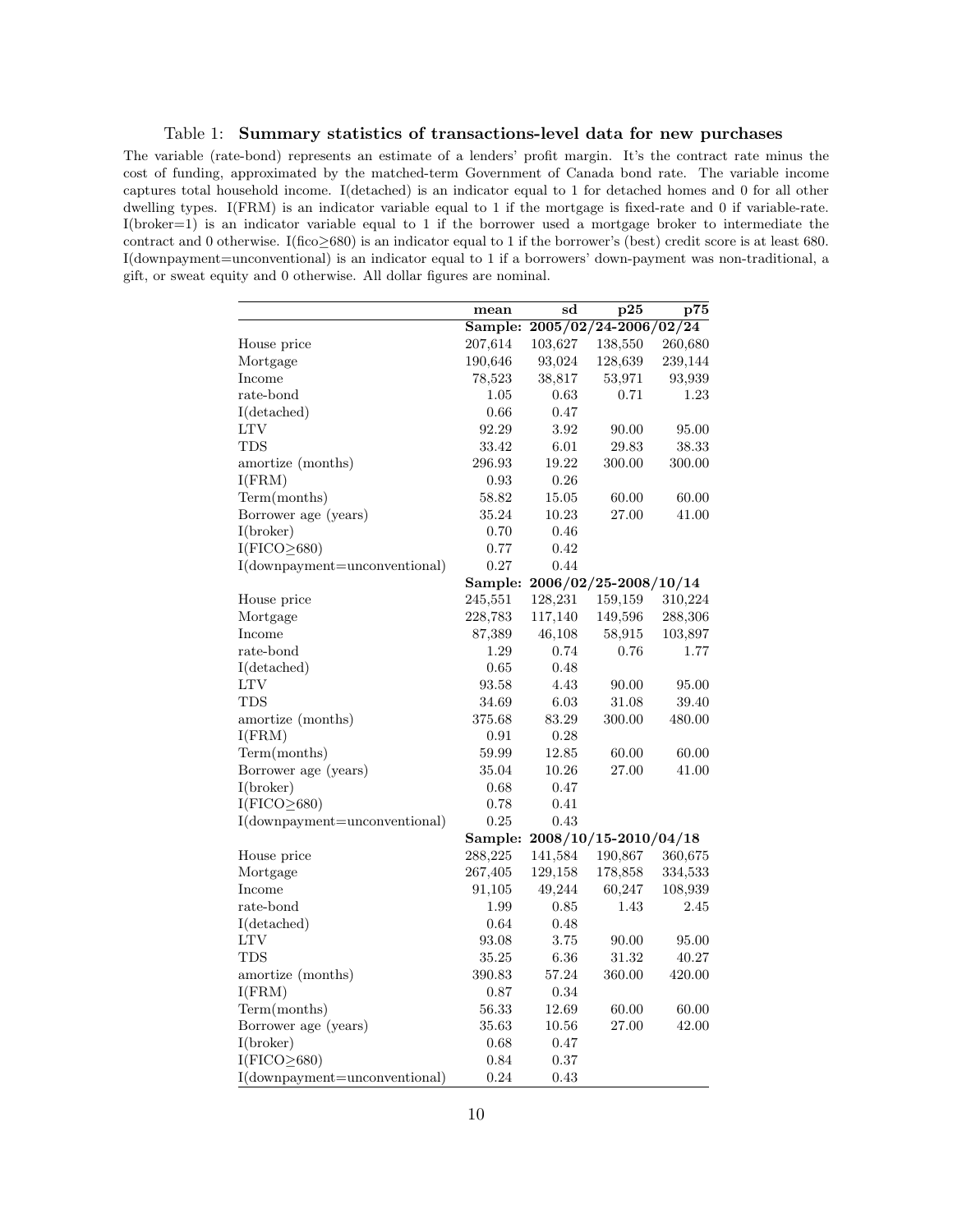

<span id="page-11-0"></span>Figure 2: Average TDS and Monthly mortgage payment to income ratio for first-time home-buyers



<span id="page-11-1"></span>Figure 3: Average Household Income for first-time home-buyers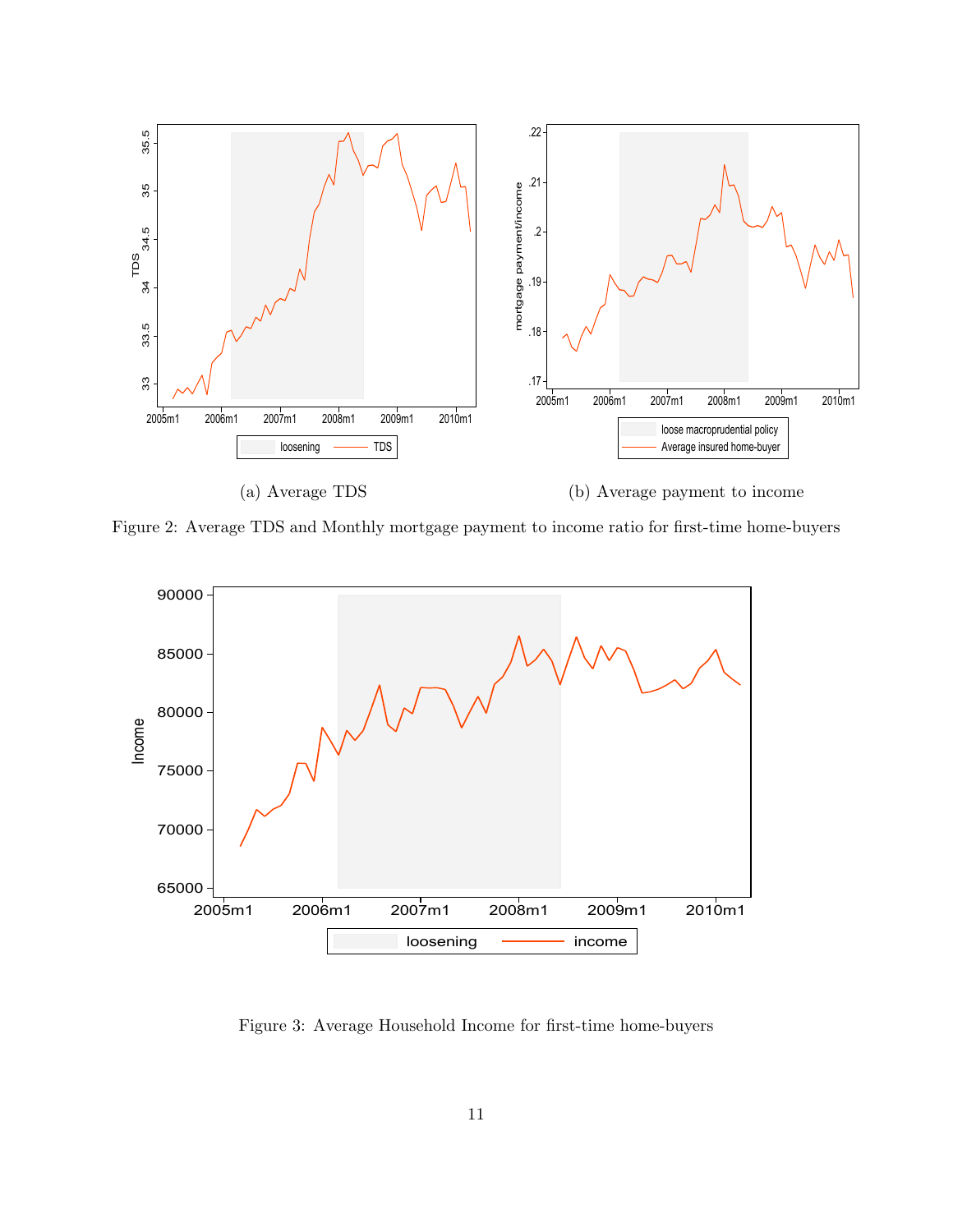

<span id="page-12-1"></span>Figure 4: Average  $Pr(FICO \geq 680)$  for first-time home-buyers

### <span id="page-12-0"></span>5 Descriptive analysis

Our empirical analysis focuses on the demand for credit and how the types of contracts household signed, as well as the types of households entering the housing market, were affected by changes in mortgage insurance guidelines. We focus on FTHBs choosing 5 year fixed-rate mortgages. This is over 90% of insured mortgages.

The main specification is equation  $(3)$  where Y is the dependent variable (LTV ratio, amortization, TDS ratio, down payment-to-income ratio, monthly mortgage payment-to-income ratio, house prices, loan size, household income, interest rates, credit score, and an indicator for whether the down payment was borrowed) and  $D_j$  is an indicator variable equal to one for the period under which mortgage insurance rule  $j$  is in place and 0 otherwise. We estimate equation [\(3\)](#page-13-0) twice. First where  $D_1$  equals one during the loosening period from February 25, 2006 to July 8, 2008 and 0 from February 24, 2005 to February 24, 2006. Second,  $D_2$  equals one during the tightening period from July 9, 2008 to April 18, 2010 and 0 during the loosening period. In all specifications we include month-of-year fixed effects as well as location  $(FSA)^{18}$  $(FSA)^{18}$  $(FSA)^{18}$  fixed effects to control for seasonality and unobservable location effects, respectively. Standard errors are clustered at the FSA level. For covariates we include borrower characteristics such as age and whether or not they used a broker

<span id="page-12-2"></span><sup>&</sup>lt;sup>18</sup>An FSA is a forward sortation area and is the first three letters of a Canadian postal code. There are over 1,600 FSAs in Canada.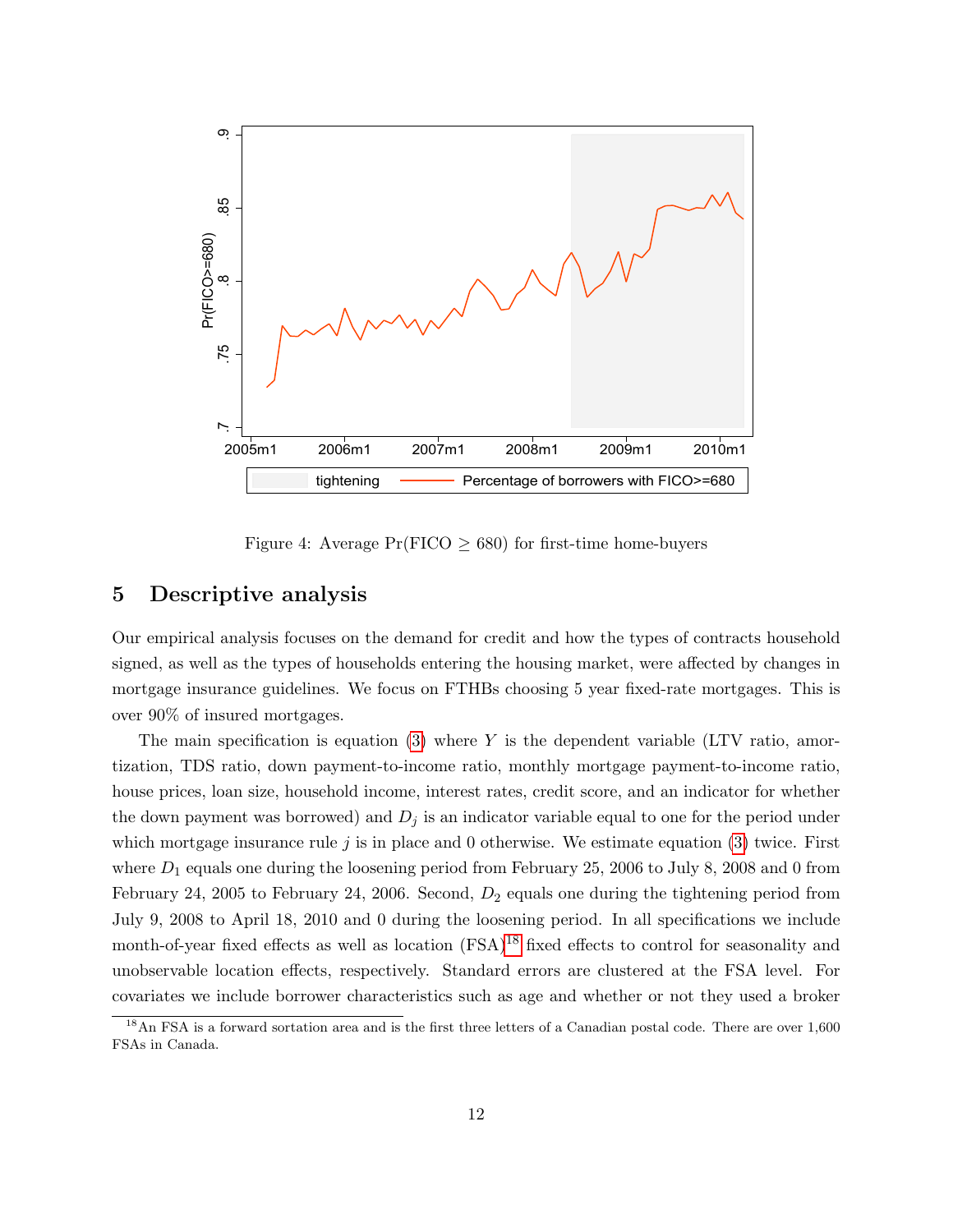as well as property characteristics such as dwelling type and property age. We also include bank fixed effects.

<span id="page-13-0"></span>
$$
Y_{it} = \alpha_0 + \beta X_{it} + \gamma_{j1} D_{jt} + \theta_b + \nu_m + \epsilon_{it}.
$$
\n(3)

We present results for both the loosening period (2006-2007) and the tightening period (2008- 2010) in Tables [2](#page-15-0) to [3,](#page-16-0) respectively. Given that multiple tools were used in quick succession and most targeted all households in our data set, it is difficult to assign causation to any one particular tool. We therefore present the cumulative impacts. Table [2](#page-15-0) summarizes the impact of the loosening relative to the pre-period (February 24, 2005 to February 24, 2006). Table [3](#page-16-0) summarizes the impact of the tightening relative to the loosening period. We discuss the broad relationships between changes in macroprudential tools and household borrowing and explore specific mechanisms that are likely at play. In section [6](#page-17-0) we impose more structure on the data and therefore discuss the impact of macroprudential tools on mortgage demand.

Our results highlight that most contract, borrower, and market characteristics respond to the changes in mortgage guidelines. For example, the cumulative impact of loosening is correlated with the average LTV ratio increasing by about 1.2%. At the same time, the fraction of borrowers with 5% equity or less increased by 4.3%. This latter statistic suggests that the fraction of FTHBs that were wealth-constrained increased during the loosening period. This is both a combination a households who took advantage of the zero down payment period (November 19, 2006 to 15 October 2008) and also an increase in households putting 5% down. About 22% of households took advantage of zero-down product while it was offered. The fact that not everyone purchases a house with zero down can be explained by a number of reasons. The first is that some households are constrained by the TDS constraint. Other reasons, however, include preferences for smaller mortgages (see for example [Brueckner \(1994\)\)](#page-28-11).

The second constraint faced by FTHBs is the income constraint. This is more complicated than the wealth constraint. There is the impact of interest rates, income, and regulatory constraints on amortization and the total debt service ratio. In column (3) we see that the cumulative impact of loosening is correlated with a 22.7% increase in the average amortization length. From column (4) we observe that as the maximum allowable amortization was increased from 25 years to 30, 35, and then 40, the percentage of borrowers at the maximum constraint fell. This is because nearly 97% of borrowers were at the constraint pre-loosening and not all borrowers choose the maximum allowable amortization following the relaxation of the constraint. Given that amortization plays an important role in the income constraint (and not the wealth constraint), this suggests that for at least some incoming FTHBs, the income constraint was not binding. In section [6](#page-17-0) we quantify the impact. Column (5) present the cumulative impact of the loosening on the average TDS, which was an increase of 4.5%. Column (6) presents the impact of the loosening on the average down payment to income ratio. Given that 22% of FTHBs purchased with zero down it should be surprising than the average down payment fell dramatically. Column (7) presents the impact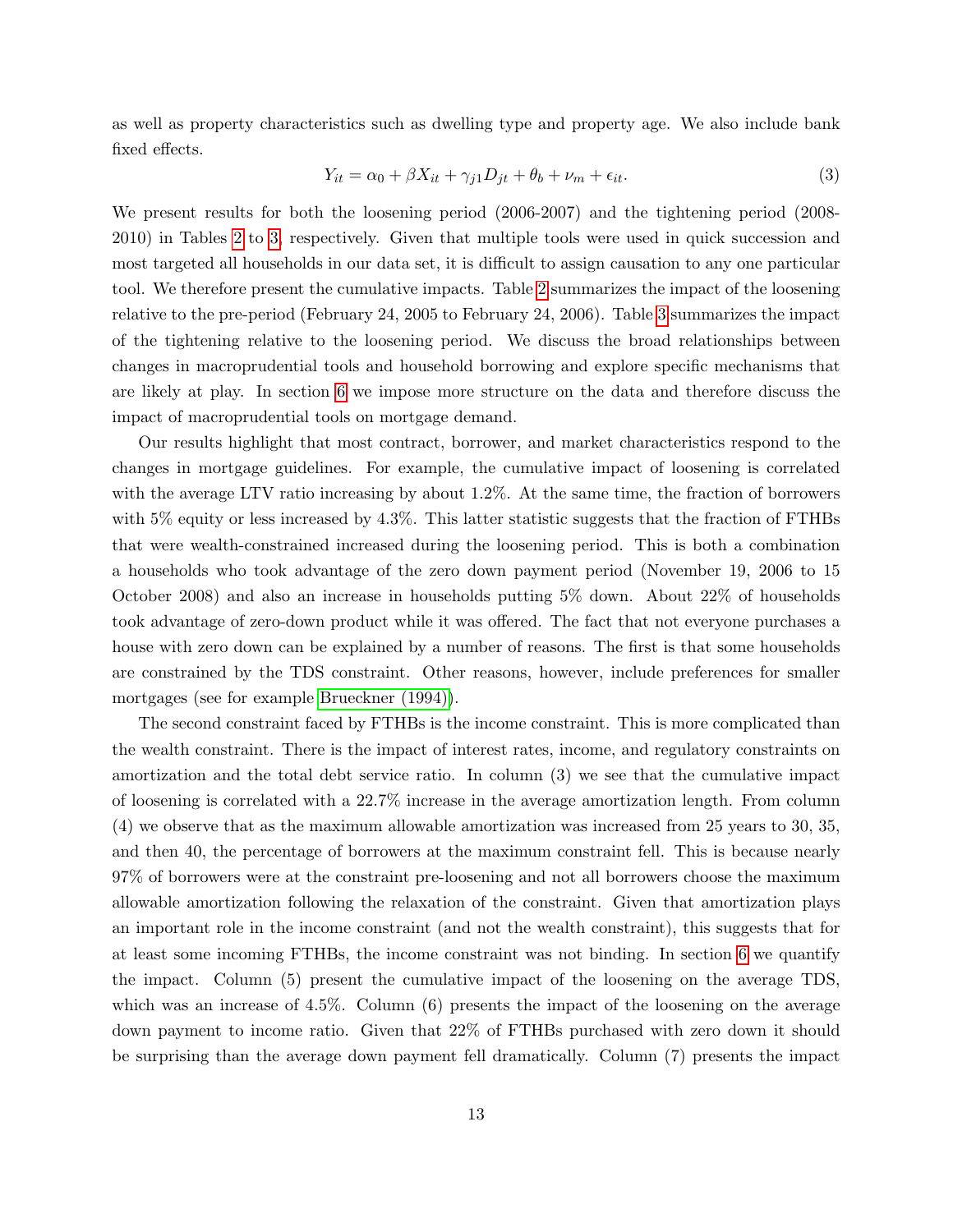of loosening on average mortgage payment to income ratio. The average cumulative impact was 10.6%. Why? House prices were rising substantially over the sample period, by 19.4% during the loosening period, and from column (11) we also see that interest rates were rising. From column (10) we also see that incomes increased by 12% during the loosening period. The result that mortgage payments increased, therefore, despite longer amortization and larger incomes is driven in large part by higher interest rates on larger loans. This suggests that borrowers were not income constrained, but instead constrained by wealth.<sup>[19](#page-14-0)</sup> This is because if households were truly constrained by income, mortgage payments should have remained flat as they took on longer amortizing. It also suggests that borrowers might not be overly sensitive to interest rates, at least relative to macroprudential policies.

Now consider the period of tightening mortgage insurance guidelines and the results in Table [3.](#page-16-0) The tightening of mortgage insurance guidelines impacted the types of borrowers who could become FTHBs. House prices are continuing to rise but now monetary policy is being accommodating due to the global financial crisis. The lower interest rates allows FTHBs to take out larger loans for the same TDS constraint, even though the amortization constraint is being tightened by the government. However, what we observe is that the average TDS is unchanged from the loosening period and the mortgage-to-income ratio falls. This is because the new inflow of FTHBs have more non-mortgage debt than the previous cohort. They are constrained by their non-mortgage debt. They are also constrained by their savings. We observe a continued increase in the fraction of FTHBs at the maximum allowable LTV constraint even as households down payment to income increases. For income the picture is more complicated. There are more households at the maximum allowable amortization, suggesting FTHBs are constrained. The average monthly payment to income ratio, however falls. This is driven by two facts. First, interest rates are falling as monetary policy is loosening. However, because of the amount of other debt they already hold, which is leading to a high TDS, and because of the LTV constraint households, cannot borrow as much as they would like.

A final comment on impact of tightening relates to average credit scores. In November of 2008 the government established a minimum credit score and loan documentation standards at the same time they tightened the LTV constraint and amortization constraint. The impact on the average credit score was immediate. The likelihood of the borrower having a credit score above 680 increased by 4.8%. As we saw from Figure [4](#page-12-1) average scores increased substantially following the tightening. Introducing tighter lending standards, therefore, did have an impact on the type of FTHBs entering the housing market. The average income of FTHBs remained the same, however, the fraction of FTHBs borrowing their down payment fell, suggesting that the increase in

<span id="page-14-0"></span><sup>&</sup>lt;sup>19</sup>In contrast to rising contract interest rates, bank profit margins were falling, implying the cost of borrowing increased more than the average lending rate. The opposite is true during the tightening period, i.e. contract interest rates fell but margins increased. These results suggest that lending spreads are counter-cyclical, in line with the macroprudential tools.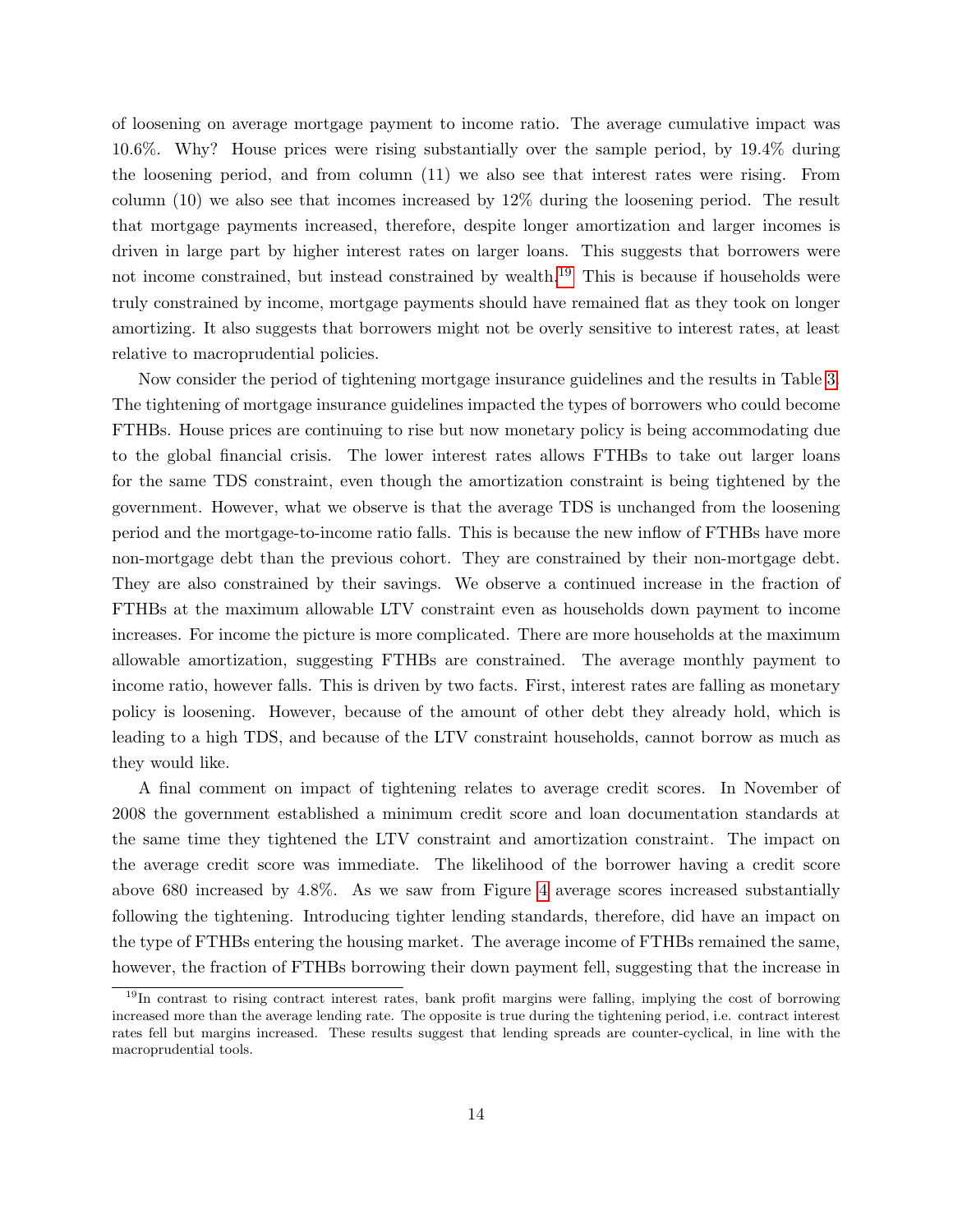#### documentation requirements may have also tightened the wealth constraint.

#### <span id="page-15-0"></span>Table 2: Impact of loosening macroprudential policy changes

This table shows the correlation between changes in macroprudential tools and mortgage contract characteristics for all new purchases. The coefficient loose is an indicator equal to 1 for the period February 25, 2006 to November 14, 2008 and 0 otherwise. The variables of interest are loan-to-value (LTV),  $I(LTV \ge 95)$ , log-amortization (AM),  $I(AM \geq max)$  (equal to 1 if the chosen amortization is equal to or greater than the maximum allowable at the date of the contract and 0 otherwise), the log of the total-debt-service ratio (TDS), the log of the down payment at origination to income  $(\log(dp/income))$ , and the log of the monthly mortgage payment to income ratio  $(\log(m.pay/income))$ , log-house prices (log( $HP$ )), log-loan size (log( $loan$ )), log-income (log( $income$ )), contract rate (rate), the likelihood of the household credit score is above 680 ( $Pr(FICO \ge 680)$ ), and the likelihood of the down-payment being borrowed  $(I(borrowed DP)$ . Included are bank, FSA and month of the year fixed effects as well as controls for dwelling structure (type and age) and mortgage term. There are 150,459 observations. Robust standard errors clustered at the FSA level are in parentheses. Significance level is \*\*\*  $p<0.01$ .

|                  | (1)              | (2)              | (3)         | (4)              | (5)        | (6)             | $\overline{(7)}$ |
|------------------|------------------|------------------|-------------|------------------|------------|-----------------|------------------|
| <b>VARIABLES</b> | <b>LTV</b>       | $I(LTV \geq 95)$ | ΑM          | $I(AM \geq max)$ | log(TDS)   | log(dp/inc)     | log(mp/inc)      |
|                  |                  |                  |             |                  |            |                 |                  |
| loose            | $1.153***$       | $0.043***$       | $0.227***$  | $-0.380***$      | $0.045***$ | $-0.392***$     | $0.106***$       |
|                  | (0.028)          | (0.003)          | (0.002)     | (0.005)          | (0.001)    | (0.009)         | (0.003)          |
| Constant         | $95.503***$      | $0.823***$       | $5.694***$  | $0.872***$       | $3.529***$ | $2.322***$      | $-1.846***$      |
|                  | (0.177)          | (0.021)          | (0.009)     | (0.017)          | (0.008)    | (0.048)         | (0.017)          |
|                  |                  |                  |             |                  |            |                 |                  |
| $R^2$            | 0.085            | 0.075            | 0.271       | 0.237            | 0.058      | 0.127           | 0.241            |
|                  |                  |                  |             |                  |            |                 |                  |
|                  | (8)              | (9)              | (10)        | (11)             |            | (12)            | (13)             |
| <b>VARIABLES</b> | log(house price) | $log($ loan $)$  | log(income) | rate             |            | $Pr(FICO>=680)$ | I(borrowed. DP)  |
|                  |                  |                  |             |                  |            |                 |                  |
| loose            | $0.194***$       | $0.243***$       | $0.120***$  | $0.695***$       |            | $0.007***$      | $0.028***$       |
|                  | (0.007)          | (0.007)          | (0.004)     | (0.004)          |            | (0.003)         | (0.003)          |
| Constant         | 11.787***        | $11.820***$      | $11.023***$ | $4.865***$       |            | $1.191***$      | $0.767***$       |
|                  | (0.020)          | (0.020)          | (0.018)     | (0.026)          |            | (0.017)         | (0.020)          |
|                  |                  |                  |             |                  |            |                 |                  |
| $R^2$            | 0.640            | 0.629            | 0.287       | 0.354            |            | 0.057           | 0.121            |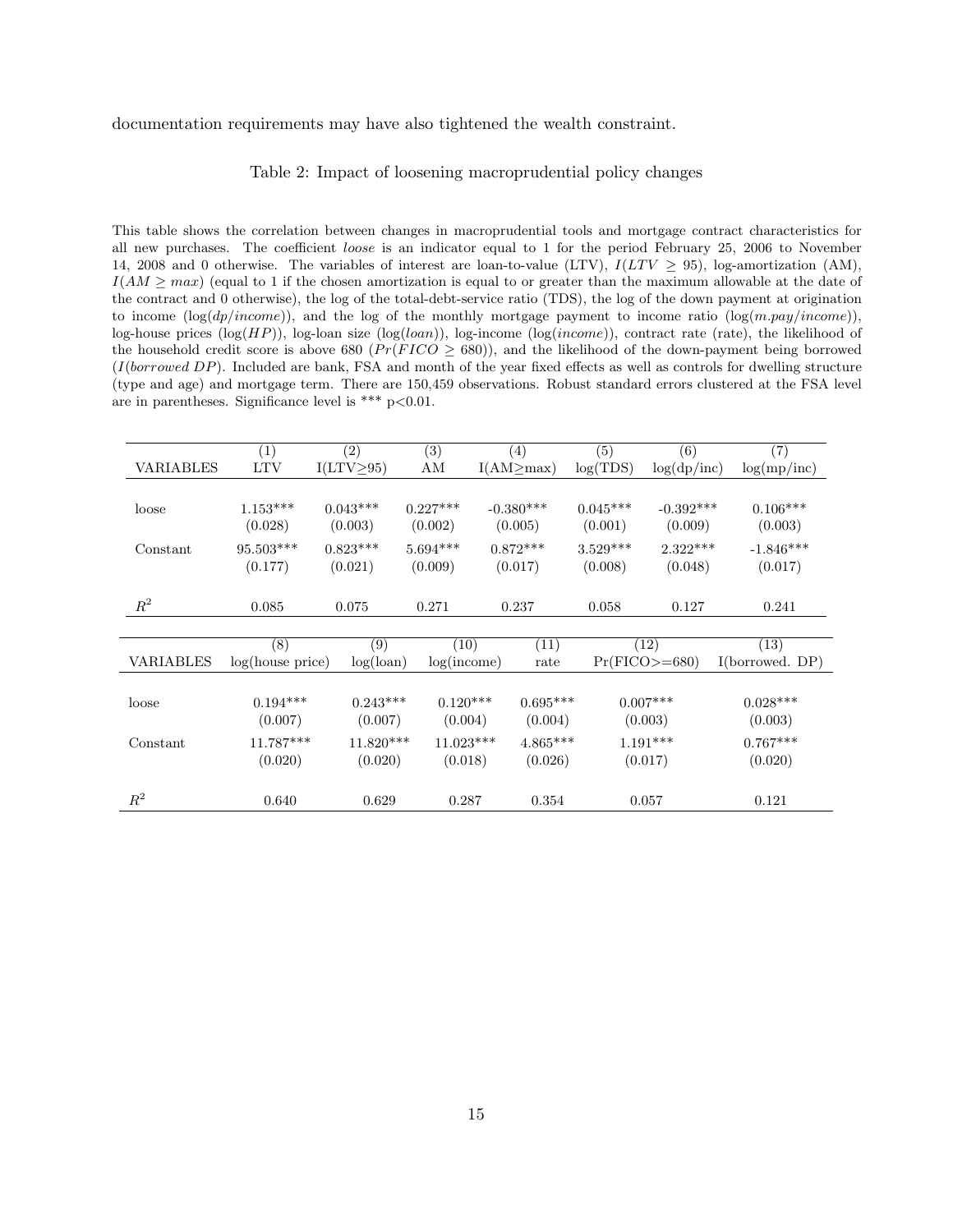<span id="page-16-0"></span>

| Table 3: Impact of tightening macroprudential policies changes |  |  |  |  |  |
|----------------------------------------------------------------|--|--|--|--|--|
|----------------------------------------------------------------|--|--|--|--|--|

This table shows the correlation between changes in macroprudential tools and mortgage contract characteristics for all new purchases. The coefficient loose is an indicator equal to 1 for the period February 25, 2006 to November 14, 2008 and 0 otherwise. The variables of interest are loan-to-value (LTV),  $I(LTV \ge 95)$ , log-amortization (AM),  $I(AM \geq max)$  (equal to 1 if the chosen amortization is equal to or greater than the maximum allowable at the date of the contract and 0 otherwise), the log of the total-debt-service ratio (TDS), the log of the down payment at origination to income  $(\log(dp/income))$ , and the log of the monthly mortgage payment to income ratio  $(\log(m.pay/income))$ , log-house prices (log(HP)), log-loan size (log(loan)), log-income (log(income)), contract rate (rate), the likelihood of the household credit score is above 680 ( $Pr(FICO \ge 680)$ ), and the likelihood of the down-payment being borrowed  $(I(borrowed DP)$ . Included are bank, FSA and month of the year fixed effects as well as controls for dwelling structure (type and age) and mortgage term. There are 170,167 observations. Robust standard errors clustered at the FSA level are in parentheses. Significance level is \*\*\*  $p<0.01$ .

|                  | (1)              | (2)              | (3)         | (4)              | (5)        | (6)             | (7)             |
|------------------|------------------|------------------|-------------|------------------|------------|-----------------|-----------------|
| <b>VARIABLES</b> | <b>LTV</b>       | $I(LTV \geq 95)$ | ΑM          | $I(AM \geq max)$ | log(TDS)   | log(dp/inc)     | log(mp/inc)     |
|                  |                  |                  |             |                  |            |                 |                 |
| tight            | $-0.771***$      | $0.007***$       | $0.027***$  | $0.107***$       | $0.002**$  | $0.586***$      | $-0.044***$     |
|                  | (0.023)          | (0.003)          | (0.001)     | (0.003)          | (0.001)    | (0.007)         | (0.002)         |
| Constant         | 96.850***        | $0.876***$       | $5.920***$  | $0.474***$       | $3.566***$ | $1.945***$      | $-1.735***$     |
|                  | (0.155)          | (0.019)          | (0.009)     | (0.018)          | (0.008)    | (0.042)         | (0.015)         |
|                  |                  |                  |             |                  |            |                 |                 |
| $R^2$            | 0.071            | 0.070            | 0.139       | 0.143            | 0.049      | 0.162           | 0.229           |
|                  |                  |                  |             |                  |            |                 |                 |
|                  | $\overline{(8)}$ | (9)              | (10)        | (11)             |            | (12)            | (13)            |
| <b>VARIABLES</b> | log(house price) | $log($ loan $)$  | log(income) | rate             |            | $Pr(FICO>=680)$ | I(borrowed. DP) |
|                  |                  |                  |             |                  |            |                 |                 |
| tight            | $0.099***$       | $0.117***$       | $-0.005$    | $-1.265***$      |            | $0.048***$      | $-0.037***$     |
|                  | (0.003)          | (0.003)          | (0.003)     | (0.004)          |            | (0.002)         | (0.003)         |
| Constant         | 11.963***        | $12.044***$      | $11.116***$ | $5.521***$       |            | $1.195***$      | $0.880***$      |
|                  | (0.017)          | (0.018)          | (0.017)     | (0.025)          |            | (0.016)         | (0.019)         |
|                  |                  |                  |             |                  |            |                 |                 |
| $R^2$            | 0.656            | 0.643            | 0.274       | 0.595            |            | 0.058           | 0.105           |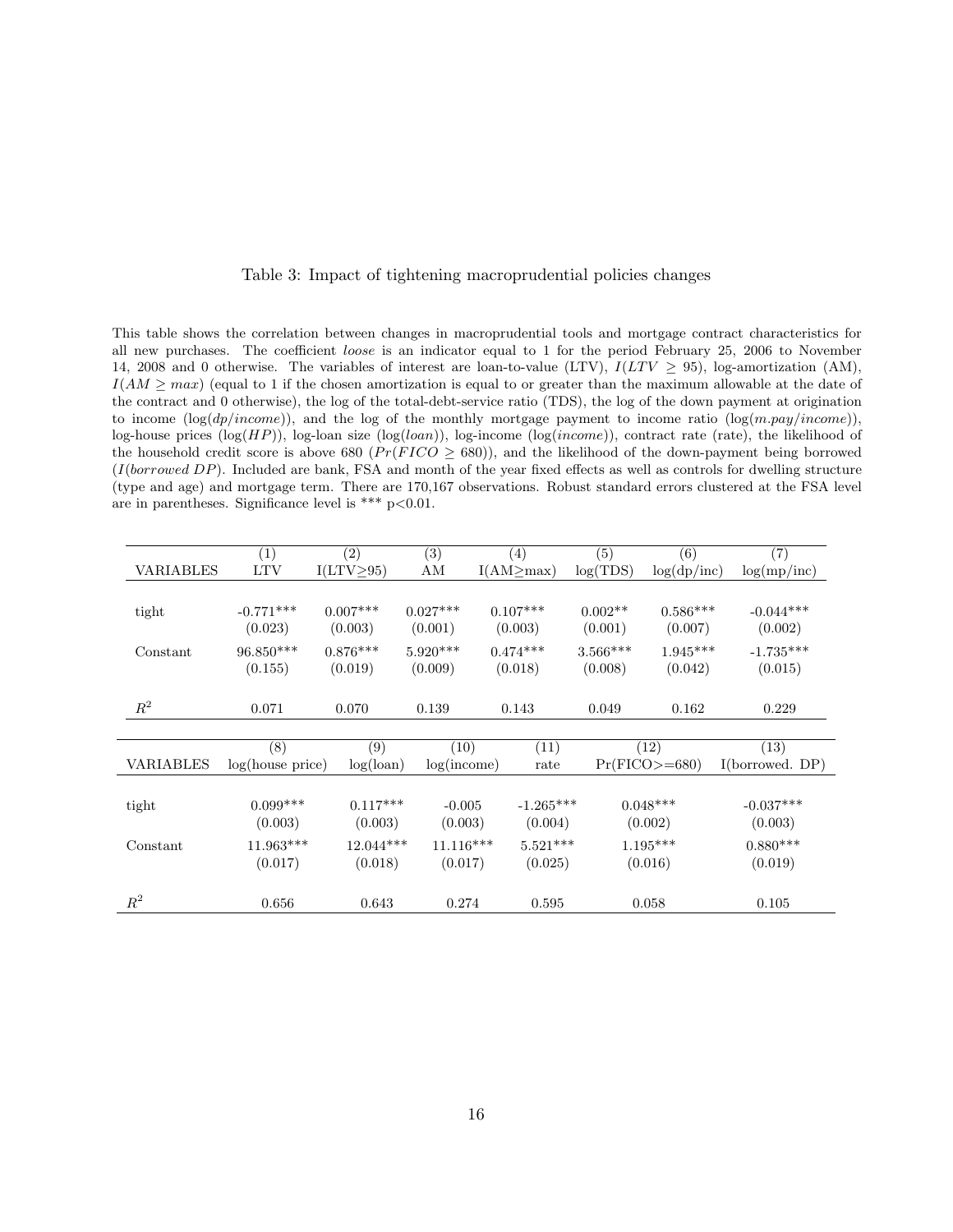### <span id="page-17-0"></span>6 Microsimulation Model

Although our descriptive analysis provides some suggestive evidence on the effect of macroprudential policy on household borrowing, it is lacking in several dimensions. Most importantly, it does not offer a succinct answer to the question what is the impact of macroprudential policies on mortgage demand? In this section we present a general overview of our microsimulation model, HRAM, extending the ideas presented in [Faruqui et al. \(2012\).](#page-28-12)

Time is discrete, with a finite horizon given by  $T$ . Index time by

$$
t \in \mathcal{T} = \{0, 1, 2, \ldots, T - 1, T\}
$$

There is a discrete set of households,  $I$ . Index each household by

$$
i \in \mathcal{I} = \{1, 2, 3, \dots, I - 1, I\}
$$

A household  $i$  is defined as

$$
i = \left(\Omega_i, \{X_{i,t}\}_{t=0}^{t=T}\right),\,
$$

where  $\Omega_i$  is a  $J \times 1$  vector of fixed household characteristics, such as age, education, and geographic region and  $X_{i,t}$  is a  $K \times 1$  vector of time-varying household variables, such as labor income and financial assets. Refer to an element in  $X_{i,t}$  as  $x_{i,t}^k$ .

The nominal labour income of household i in period t is denoted as  $x_{i,t}^Y$ . Financial assets by  $x_{i,t}^{FA}$ , and housing assets by  $x_{i,t}^{HA}$ . The total financial resources available to household i at time t, which we refer to as a household's budget, is the sum of labour income (minus tax payments) and financial assets (with the return) less debt:

$$
\underbrace{x_{i,t}^{FA}-x_{i,t}^D+x_{i,t}^C}_{\text{Asset, debt, consumption}}=\underbrace{x_{i,t}^Y(1-\tau)+x_{i,t-1}^{FA}\left(1+R_t^{FA}\right)-x_{i,t-1}^D}_{\text{Available Financial Resources}}-\underbrace{x_{i,t}^{DP}}_{\text{Required Debt Payments}}
$$

where  $\tau$  is the tax rate on income, and  $R_t^{FA}$  is the return on financial assets which is assumed to be exogenous.

#### 6.1 First-Time Home-Buyers

A three-stage approach is used to determine if a household will be a FTHB in period t:

- 1. Determine whether a household is a potential FTHB,  $p_{i,t} = 1$ . Denote the complete set of potential FTHB as  $\mathcal{I}_t^P$ .
- 2. Determine whether a potential FTHB qualifies for a mortgages,  $q_{i,t} = 1$ . Denote the complete set of qualified FTHB as  $\mathcal{I}_t^Q$  $_t^Q$  .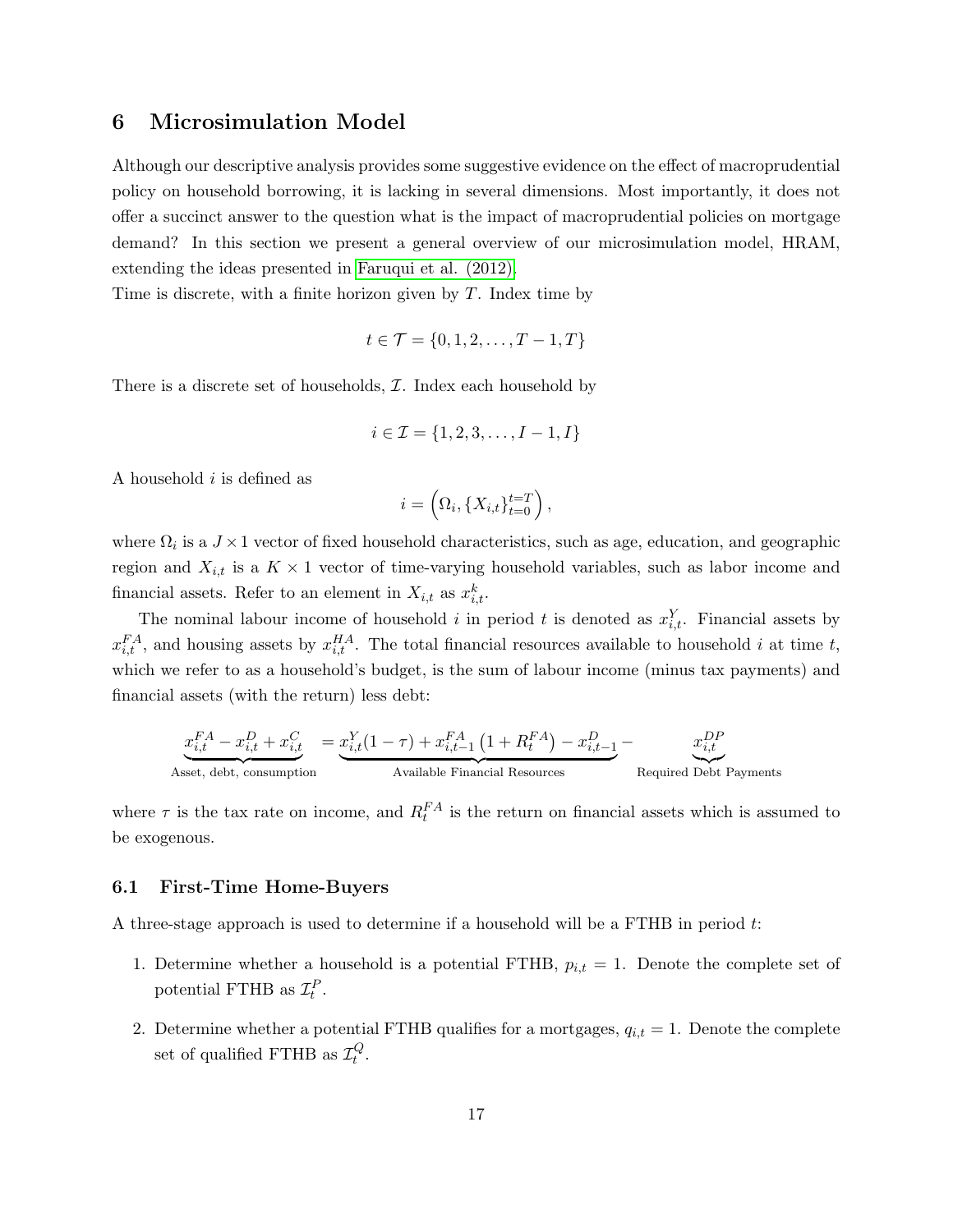3. Determine the down payment a house will make, and whether a qualified FTHB actually purchases a house,  $b_{i,t} = 1$ . Denote the final set of buying FTHB as  $\mathcal{I}_t^B$ .

We now present each step in the process.

#### <span id="page-18-1"></span>6.1.1 Potential FTHB

In order for a household to be a potential FTHB three conditions must be met: (i) a household must not currently own household assets,  $x_{i,t}^{HA} = 0$ , (ii) a household must be under fifty years old, and (iii) a household must be employed. If these three conditions are met, then  $p_{i,t} = 1$ .

### <span id="page-18-2"></span>6.1.2 Qualified FTHB

We next turn to which households can qualify for a mortgage. The home-ownership process is driven by a mortgage debt-service shock, which is a function of household income. At time  $t=0$ , all households who do not yet own a house,  $x_{i,0}^{HA} = 0$ , draw a one-time idiosyncratic shock for their gross mortgage debt-service ratio (GDS),  $\omega_i^{GDS}$ , which is a function of household income:

$$
\omega_i^{GDS} \sim N\left(\mu\left(x_{i,0}^Y\right), \sigma\right).
$$

Note that we allow for dispersion at the individual household level. We will calibrate the shock process for  $\omega_i^{GDS}$  using the mortgage origination data.<sup>[20](#page-18-0)</sup> This formulation assumes that a household has a deep underlying preference for the amount that they are willing to spend per month on their owner-occupied housing, akin to assuming that household  $i$  would like to allocate a constant fraction of their gross income to meeting mortgage payments.

Given a households GDS preference shock, the mortgage chosen by household  $i$  is given by :

$$
x_{i,t}^{MORT} = \omega_i^{GDS} \left[ \frac{x_{i,t}^Y}{12} \right] \left[ \frac{\left( \left( 1 + R_t^5 / 2 \right)^{1/6} - 1 \right) \left( 1 + R_t^5 / 2 \right)^{AMT*2}}{\left( 1 + R_t^5 / 2 \right)^{AMT*2} - 1} \right]
$$
(4)

where  $AMT$  is the amortization of the mortgage (measured in years) and  $R_t^5$  is the five year fixed mortgage rate. Therefore, our assumption on debt-servicing essentially determines the household's mortgage choice. For a given GDS shock, lower rates and longer amortization allow a household to take on a larger mortgage.

<span id="page-18-0"></span>Modelling the down-payment decision is more challenging. Given total household financial

<sup>&</sup>lt;sup>20</sup>We calibrate the GDS to the monthly mortgage payment-to-income ratio. Formally a GDS includes heating costs and property taxes as well as 50% of condo fees in the case the property is a condo. Our loan-level data does not have a GDS, but instead has the monthly mortgage payment and the TDS, which is the GDS plus other debt payments. We could calibrate the preference shock to the TDS but choose to calibrate the preference shock to the mortgage payment.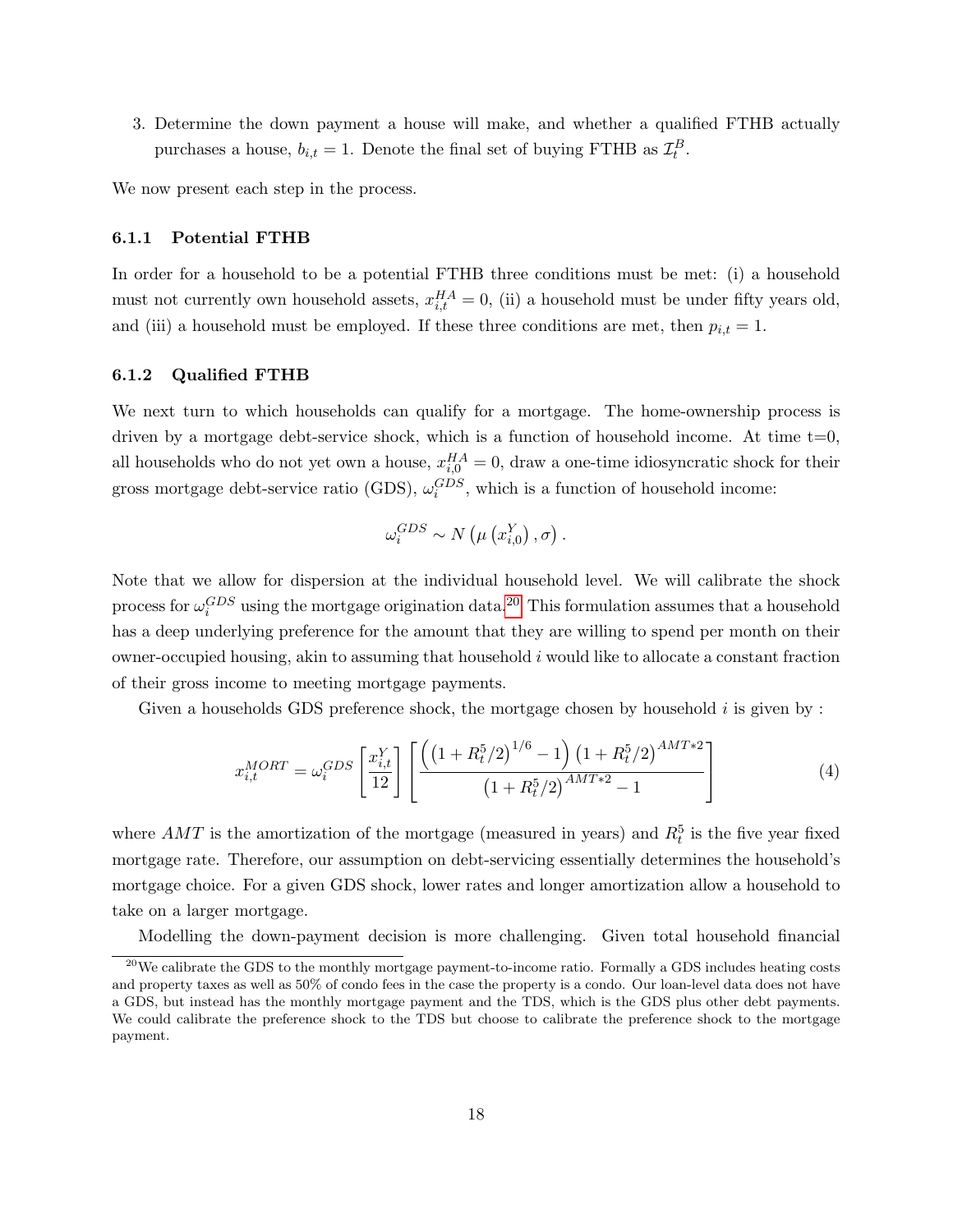assets, the most valuable house that household i can purchase is

$$
x_{i,t}^{HPMAX} = x_{i,t}^{MORT} + x_{i,t}^{FA},\tag{5}
$$

with the associated maximum down payment:

$$
x_{i,t}^{DPMAX} = \frac{x_{i,t}^{FA}}{x_{i,t}^{MORT} + x_{i,t}^{FA}}.\tag{6}
$$

Given these calculations, household  $i$  faces three qualifying constraints:

1. (TDS: Income Constraint) Total household debt servicing must be below the total-debtservice threshold:

<span id="page-19-0"></span>
$$
\omega_i^{GDS} + \frac{x_{i,t}^{CDPAY}}{x_{i,t}^Y} \leq \overline{TDS}
$$
\n
$$
\tag{7}
$$

where  $x_{i,t}^{CDPAY}$  are payments by households due to consumer debt (i.e. non-mortgage debt), and  $\overline{TDS}$  is a regulatory cap on a households total-debt-service ratio to qualify for a (insured) mortgage.

2. (Down Payment Constraint) The down payment by household i must be above the regulatory minimum:

$$
x_{i,t}^{DPMAX} \ge D P^{MIN}.\tag{8}
$$

3. (Affordability) Through a combination of down payment and servicing a mortgage, a household must be able to afford an entry level house:

<span id="page-19-1"></span>
$$
x_{i,t}^{HPMAX} \ge HP_{Reg_i,t}^{STARTER},\tag{9}
$$

where  $HP_{Reg_i,t}^{STARTER}$  denotes the price of a starter home at time t in the region in which household *i* lives. Note that later on, the affordability constraint will also limit the choice of down payment for some households, since some households will need to make a large enough down payment in order to afford a starter house in their region.

If equations [\(7\)](#page-19-0) to [\(9\)](#page-19-1) are satisfied then we say that household  $i$  qualifies for a mortgage of size  $x_{i,t}^{MORT}$  and  $q_{i,t} = 1$ . We denote the set of households who qualify for a mortgage as  $\mathcal{I}_t^Q$  $_t^Q$  .

#### <span id="page-19-2"></span>6.1.3 Buying FTHB and Down Payment Decision

Given the set of households who qualify for a mortgage,  $\mathcal{I}^Q_t$  $t_t^Q$ , we next determine which households actually purchase a house in period  $t$ , and the final choice of down payment and house value. This is complex problem, since households may choose not to use all of their financial assets for the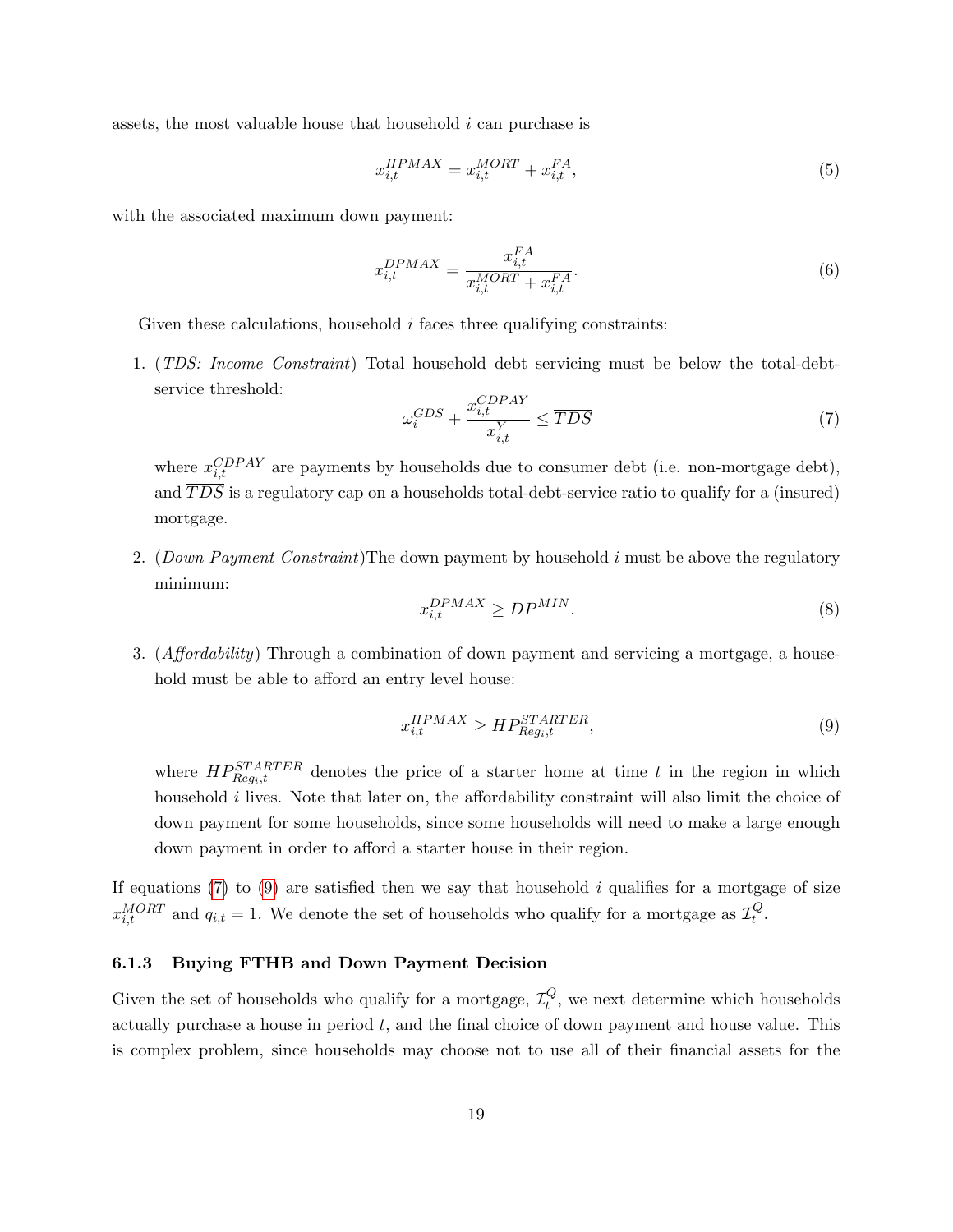down-payment. To do this we partition the set of possible down payments into four categories:

$$
\mathcal{DP} = \{0\%, 5\%, 10\%, 20\%\},\
$$

Given our loan-level data this is a reasonable assumption. [Allen et al. \(2014b\)](#page-28-10) show that the nonlinearity of mortgage insurance pricing leads to bunching at these levels.

We assume that the probability that a qualified household will buy a house with down payment  $dp_k$  depends upon a household's maximum possible down payment as well as household income:

<span id="page-20-0"></span>
$$
prob\left(dp_{i,t} = dp_k\right) = p\left(dp_k, x_{i,t}^Y, x_{i,t}^{DPMAX}\right) \tag{10}
$$

If  $dp_k > x_{i,t}^{DPMAX}$ , then  $p\left(dp_k, x_{i,t}^Y, x_{i,t}^{DPMAX}\right) = 0$ . For the other probabilities we perform a one-step GMM calibration to match the joint distribution of income and down payments that are provided in Table [6.](#page-23-0) Given that HRAM is a microsimulation model, to capture decision-making we assume potential FTHBs choose a down payment (LTV) that matches the distribution we observe in the transactions data. Note that not all households who qualify will ultimately buying a house. Denoting the set of households who buy a house with down payment k as  $\mathcal{I}^{B,dp_k}_t$ . The total number of first-time home-buyers is then given by

$$
\mathcal{I}_t^B = \bigcup_k \mathcal{I}_t^{B,dp_k}.
$$

#### 6.2 Calibration

The calibration combines the loan-level transactions data from CMHC with household level survey data. Table [4](#page-21-0) summarizes the exercise. We start with a set of potential FTHBs (section [6.1.1\)](#page-18-1). Second, there is a GDS preference shock which determines whether one qualifies (section [6.1.2\)](#page-18-2). Finally, there is the probability of purchasing a house (section [6.1.3\)](#page-19-2). The set of potential FTHBs is taken from a household survey discussed below. This provides information on financial assets as well as detailed information about the characteristics of potential borrowers, including income which is required to match the loan-level data. The GDS shock is used to find qualifying households among the set of renters identified in step 1. These are chosen to match the joint distribution of income and mortgage-payment-to-income ratio of FTHBs in the loan-level data. Finally, the probably that a qualifying individual purchases a house is determined by the joint distribution of their income and down-payment (or equivalently the LTV ratio). We discuss each step in more detail.

The set of potential FTHBs is constructed using the household level data summarized in Table [5.](#page-22-0) The household level data is from the Canadian Financial Monitor survey, conducted quarterly by Ipsos-Reid since 1999. The survey is of approximately 12,000 households per year and includes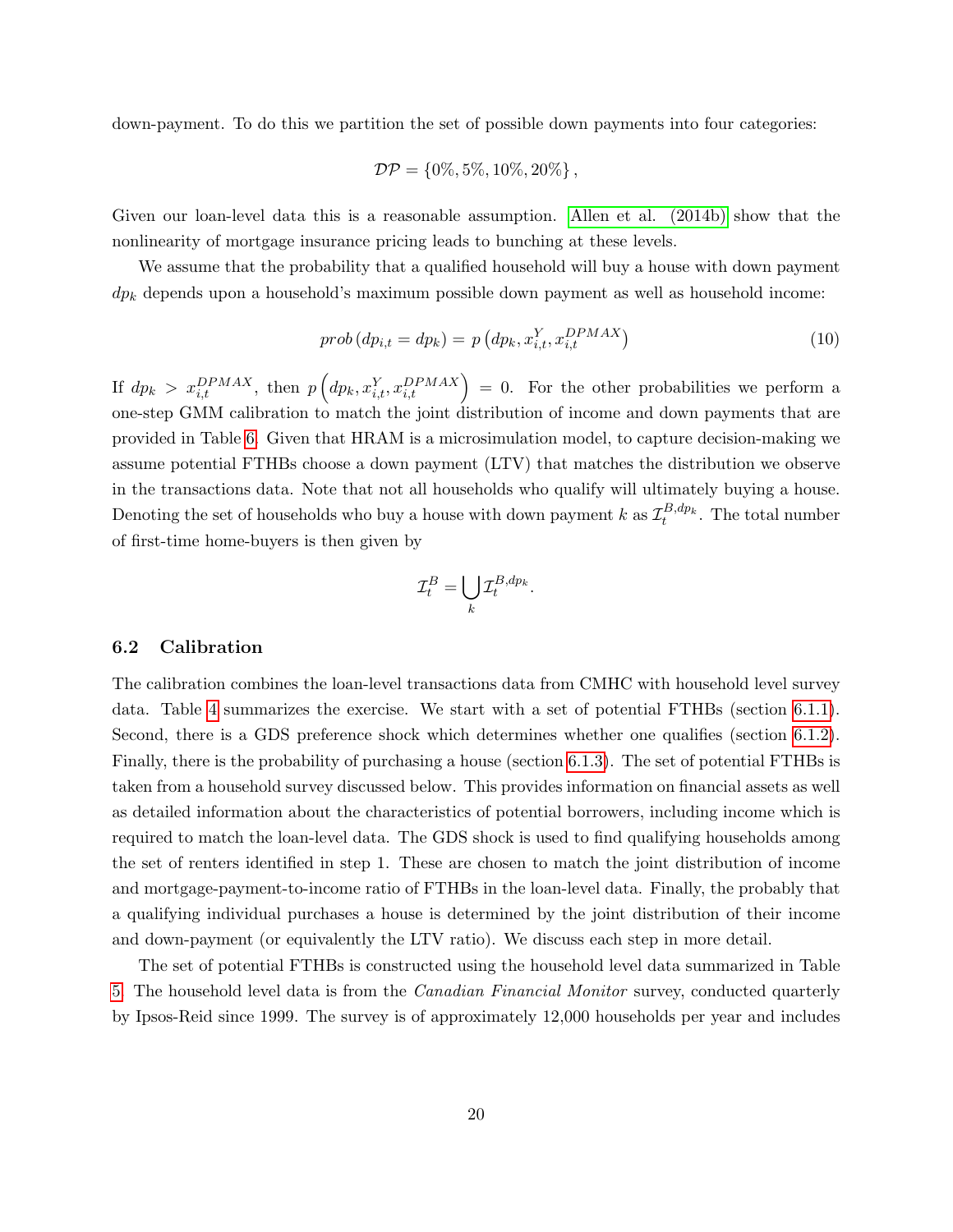| Potential set of FTHB       | GDS Shocks              | Probabilities of Purchasing |
|-----------------------------|-------------------------|-----------------------------|
| Populated using             | Match moments using     | Match moments using         |
| household survey data       | mortgage insurance data | mortgage insurance data     |
| Determines Financial Assets | Joint dbn of GDS        | Joint dbn of down           |
| and Household Income        | and Income for FTHB     | payment and income for FTHB |

<span id="page-21-0"></span>Table 4: Use of micro-data in the calibration strategy

detailed information on assets and liabilities as well socio-demographic information.<sup>[21](#page-21-1)</sup> Crucially, the survey includes home-owners and renters. Home-ownership is around 68%. The household level data initializes the households in the model, so that the distribution of home-ownership, income, and financial assets matches the distribution observed in the data.<sup>[22](#page-21-2)</sup> Whether a household who is currently renting can qualify for a mortgage will depend upon a household's income (whether a household can afford the monthly payment) and a household's wealth (whether a household can afford the minimum down payment). We provide two sets of summary statistics, the first for 2005 and the second an average over 2007-2008. In our policy experiments we want to use the first case as the calibration to measure the impact of loosening. We want to use the second case to calibrate households who purchased homes during the loosening period and measure the impact of tightening. Finally, outside of the survey data, we calibrate the mean interest rate to the 5-year average discounted fixed rate mortgage and provincial house prices to the average resale price based on CREA data.

The second step is to use the the joint distribution of mortgage payments (GDS) and income in the loan-level data to find matching potential home-owners in the households survey data. Table [6](#page-23-0) decomposes the information as it is used in the calibration exercise(s). As with the household data, there are two periods, the pre-period and loosening period. For 10 income classes we have aver-age mortgage-payment-to-income ratios.<sup>[23](#page-21-3)</sup> For each of these income classes in the set of potential FTHBs in the survey data, therefore, they receive an average GDS (mortgage-payment-to-income) corresponding to what is presented in the table. The mortgage-payment-to-income ratios are somewhat hump shaped, however the highest income borrowers have much lower ratios than the low income borrowers.

<span id="page-21-1"></span>The third and final step is to use the joint distribution of income and down payment for FTHBs

<sup>&</sup>lt;sup>21</sup>This data has been used by Bank of Canada staff in a number of research papers, including [Allen et al. \(2015\)](#page-28-13) and [Chen et al. \(2015\),](#page-28-14) and used extensively in the Bank of Canada's publication Financial System Review to analyze risks to the Canadian household sector. It has also been used externally to the Bank of Canada, for example, by [Foerster et al. \(2014\)](#page-28-15) to study the role of financial advice on household portfolio choices.

<span id="page-21-2"></span> $^{22}$ Specifically, we populate the households in the model with households from the survey data. We then replicate households according to their survey sample weights (note that replicated households will receive different idiosyncratic GDS shocks). Thus, we have a set of potential first-time home buyers that should be rich enough to match the heterogeneity in the data. Importantly we are using the data on financial assets and household income from the survey data in order to determine if a household can make a sufficiently large enough down payment and afford an entry level home in order to qualify for a mortgage.

<span id="page-21-3"></span> $^{23}$ Specifically we use the survey buckets that are used for the CFM survey.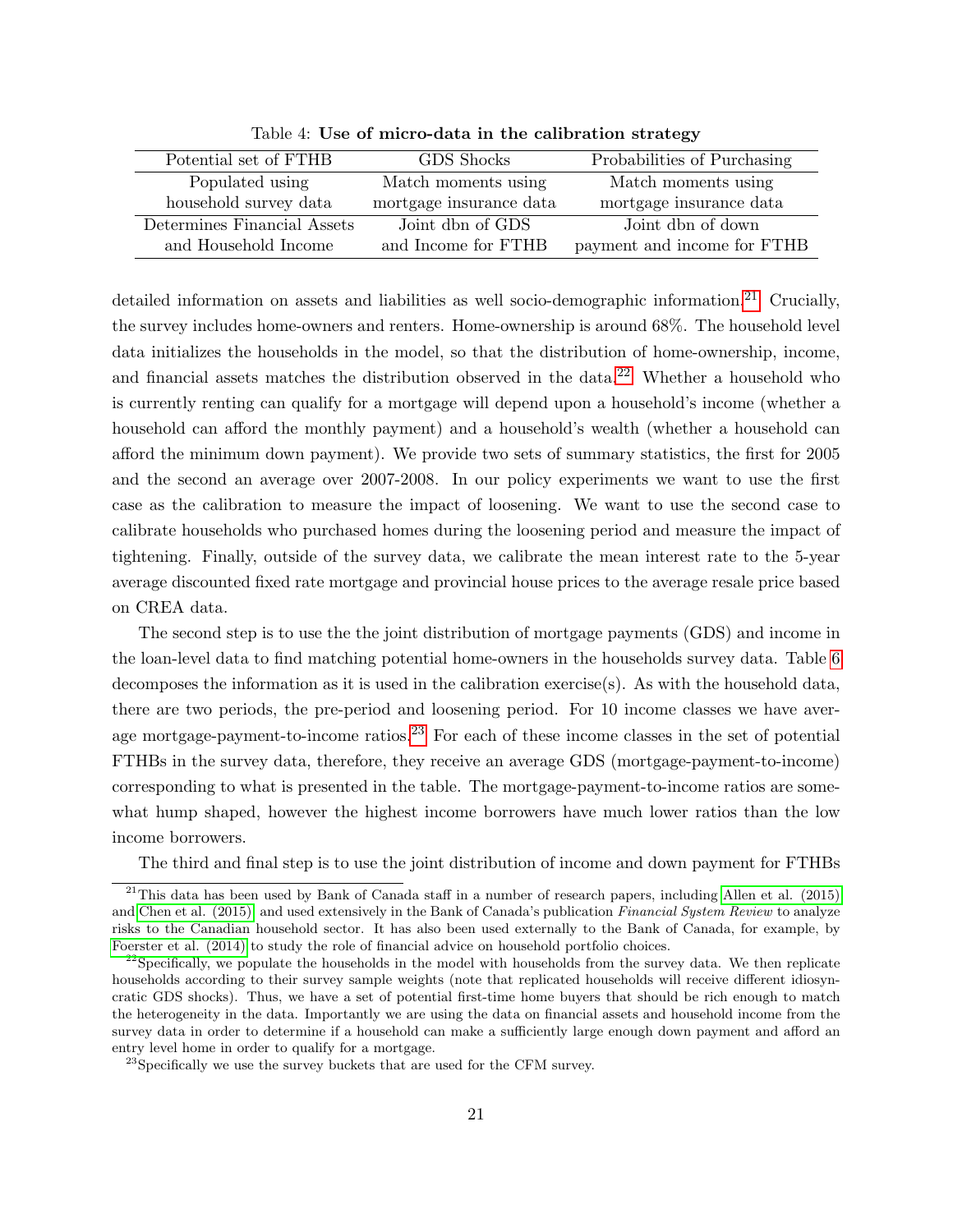<span id="page-22-0"></span>Table 5: Household variables used in HRAM from CFM household survey data This table provides summary statistics on the main variables in HRAM. Income is gross household income. The variables are for those households who qualify to purchase a house and not all potential households.  $a$  CD/inc is consumer debt to income ratio. Outside of the survey data, we calibrate the mean interest rate to the 5-year average discounted fixed rate mortgage and provincial house prices to the average resale price based on CREA data.

| Definition            | Variable                     | 2005    |        |         | 2007-2008 |         |        |           |         |
|-----------------------|------------------------------|---------|--------|---------|-----------|---------|--------|-----------|---------|
|                       |                              | mean    | sd     | p25     | p75       | mean    | sd     | p25       | p75     |
| Income $(\$)$         | $x_{i,t}$                    | 65,779  | 31,555 | 40,000  | 82,500    | 67,614  | 29,545 | 47,500    | 85,000  |
| Age                   | $\omega_i^{age}$             | 37.2    | 7.9    | 28      | 42        | 35      | 7.9    | 28        | 42      |
| Fin. assets $(\$)$    | $x_{i,t}^{FA}$               | 55,193  | 95,746 | 14,150  | 48,250    | 29,224  | 58,254 | $1.500\,$ | 27,550  |
| $(\%)$<br>$CD/inc^a$  | $x_{i,t}^{\widetilde CDPAY}$ | 0.97    | 8.91   |         | 6.34      | 4.32    | 6.5    |           | 8.54    |
| House prices $(\$)$   | ΗP                           | 172.633 | 79,865 | 113,634 | 214,317   | 203,421 | 85,062 | 141,532   | 247,175 |
| Interest rates $(\%)$ | $R^5\,$                      | 4.93    | 0.45   | 4.63    | 5.31      | 5.50    | 0.30   | 5.39      | 5.63    |

in the loan data to determine the probability of a potential match in the household survey data of buying a house. Table [6](#page-23-0) provides this information as well. We calibrate the LTV choices to three options in the pre period and to four options in the loosening period. The fourth option is a 100 LTV choice only available during this period. The majority of borrowers have a 95 LTV. On average 14% of borrowers in the population have 0% down. This is because 22% of borrowers in the insurance space have 100 LTV mortgages and here we are adding FTHBs in the uninsured space to the calibration. We know very little about these borrowers, except that on average during the sample period they represent about 20% of FTHBs.

The mortgage insurance transactions data is then used to calibrate the the GDS process and the buying probabilities. To do this we split income into ten income categories.<sup>[24](#page-22-1)</sup> For the GDS shock we match the mean GDS for each income category, presented in Table [6.](#page-23-0) For the buying probability, we choose the probabilities to match the joint distribution of income and down payment, also in Table [6.](#page-23-0) Finally, we calibrate the mean interest rate to the 5-year average discounted fixed rate mortgage and provincial house prices to the average resale price based on CREA data.

### 6.3 Results

We perform two experiments. In the first experiment we calibrate HRAM to a base case using data from 2005. This captures the period prior to the sequence of macroprudential loosening highlighted is section [3.](#page-5-0) We then quantify the impacts of the loosening of the rules for insured mortgages on FTHBs. In the second experiment we calibrate to data from the loose period (2007-2008) and then quantify the impacts of the tightening policy. This second experiment allows us to quantify the implications of macroprudential tightening on the set of FTHBs who took advantage of the most generous mortgage terms in our sample. For the experiments we assume that the GDS shock that each household receives and the probability of buying a house by down payment and income are

<span id="page-22-1"></span><sup>&</sup>lt;sup>24</sup>Specifically we use the survey buckets that are used for the CFM survey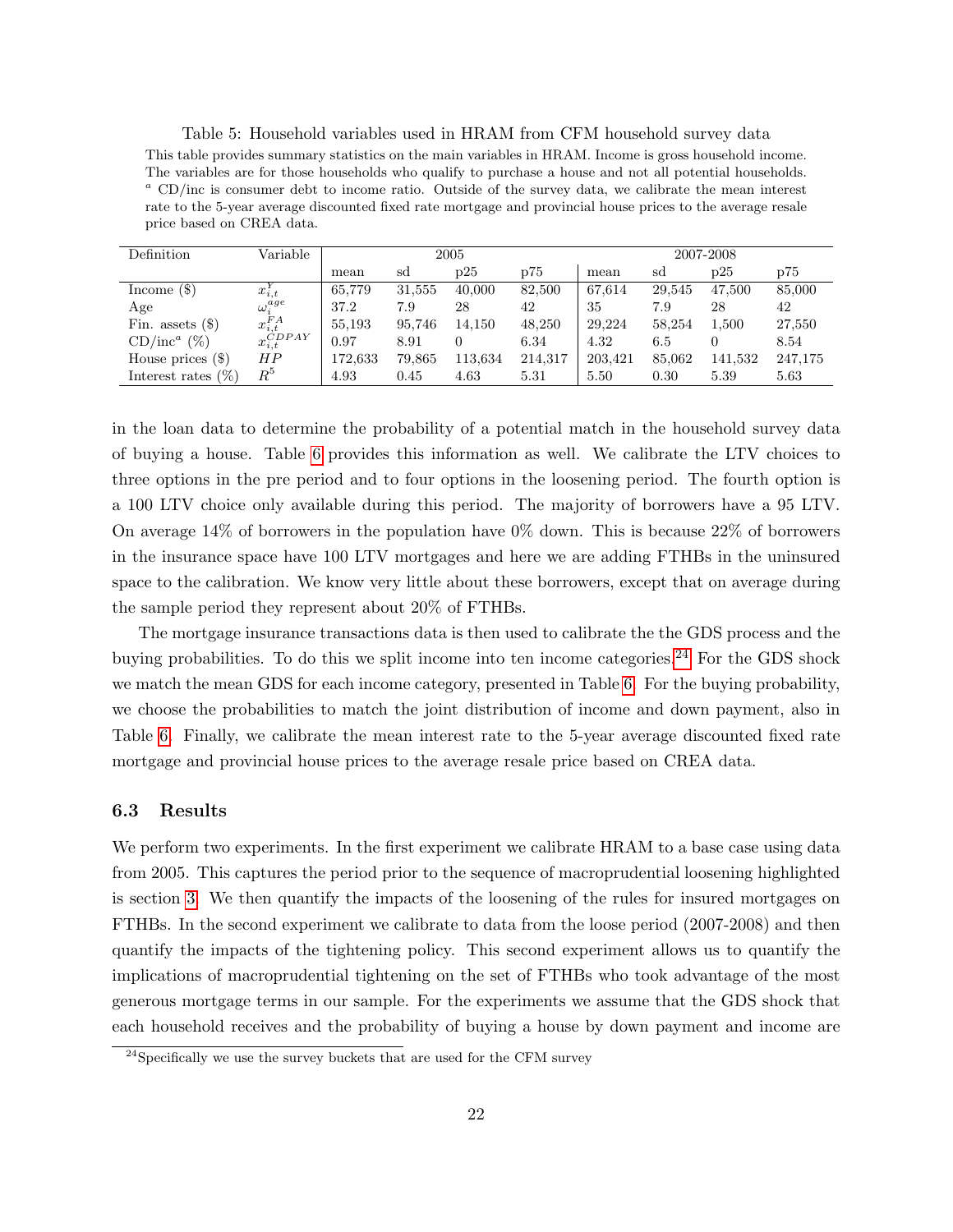#### <span id="page-23-0"></span>Table 6: Loan-level data calibration

Calibration variables for HRAM. Potential FTHBs are drawn from CFM based on whether their income, mortgage payment-to-income (mp/inc), and LTV characteristics match those in the loan level data. Income is gross household income. The distribution of LTV by income is based on the loan-level data. The fraction of FTHBs with an LTV of less than 80, i.e. outside of the insurance space is based on CFM. Income is nominal.

|                        |        | 2005 |            |      |        |       | 2007-2008  |       |      |
|------------------------|--------|------|------------|------|--------|-------|------------|-------|------|
| Income category $(\$)$ | mp/inc |      | <b>LTV</b> |      | mp/inc |       | <b>LTV</b> |       |      |
|                        | mean   | 95%  | 90%        | 80%  | mean   | 100%  | 95%        | 90%   | 80\% |
| $0-24,999$             | 17.8   | 0.58 | 0.26       | 0.16 | 18.1   | 0.099 | 0.49       | 0.251 | 0.16 |
| 25,000-34,999          | 17.9   | 0.53 | 0.29       | 0.19 | 18.2   | 0.12  | 0.457      | 0.234 | 0.19 |
| 35,000-44,999          | 18.2   | 0.50 | 0.31       | 0.19 | 18.9   | 0.145 | 0.414      | 0.251 | 0.19 |
| 45,000-54,999          | 18.0   | 0.49 | 0.32       | 0.19 | 18.9   | 0.145 | 0.393      | 0.272 | 0.19 |
| 55,000-59,000          | 17.8   | 0.48 | 0.32       | 0.19 | 18.7   | 0.147 | 0.398      | 0.264 | 0.19 |
| 60,000-69,999          | 17.6   | 0.46 | 0.34       | 0.19 | 18.6   | 0.149 | 0.391      | 0.27  | 0.19 |
| 70,000-84,999          | 17.2   | 0.49 | 0.35       | 0.17 | 18.1   | 0.144 | 0.402      | 0.284 | 0.17 |
| 85,000-99,999          | 16.4   | 0.43 | 0.34       | 0.22 | 17.6   | 0.13  | 0.376      | 0.275 | 0.22 |
| 100,000-119,000        | 15.2   | 0.40 | 0.37       | 0.23 | 16.6   | 0.122 | 0.367      | 0.280 | 0.23 |
| 120,000-149,999        | 14.0   | 0.36 | 0.38       | 0.25 | 15.3   | 0.107 | 0.349      | 0.294 | 0.25 |
| $150,000+$             | 10.9   | 0.33 | 0.36       | 0.31 | 12.7   | 0.083 | 0.306      | 0.30  | 0.31 |

both unchanged; thus the impacts are primarily moving through the impact of qualification. That is, the impacts are on the extensive margin and therefore the results can be interpreted as responses to movements in the income and wealth constraints.

We first experiment with the impact of loosening on mortgage demand. For this case we first calibrate the model to the 2005 loan-level and household survey data. For the relaxation of the down payment to zero percent, we assume that the probability of buying at zero percent is the same as the calibrated probabilities for 5% down payment. When we do this experiment, we assume that households that qualified under the tighter policy still qualify under the looser policy.<sup>[25](#page-23-1)</sup>

We first consider three different amortization changes, the first two rows in Table [7](#page-25-0) were implemented in 2006 whereas the third row considers an alternative, more drastic one-time policy move in amortization and it's hypothetical impact on FTHBs. We report three outcomes of the model: (i) the change in the percentage of qualified households, (ii) the change in the percentage of FTHBs, and (iii) the change in FTHB mortgage debt. The difference between the number of households that qualify and the households that purchase is a function of our calibration. Individuals that qualify are originating from the lowest income categories once the income constraint is relaxed. Some of these potential FTHBs, however, choose not to purchase a house given the required LTV. Recall that the probability of buying a house is given by equation [\(10\)](#page-20-0). The first result is that a relaxation in the amortization from 25 to 30 years leads to a 4.4% increase in FTHBs and an

<span id="page-23-1"></span><sup>&</sup>lt;sup>25</sup>Note that due our assumption that households have a fixed GDS, a loosening of the amortization implies households purchase a larger house, and some households may not be able to afford the down payment for the larger house.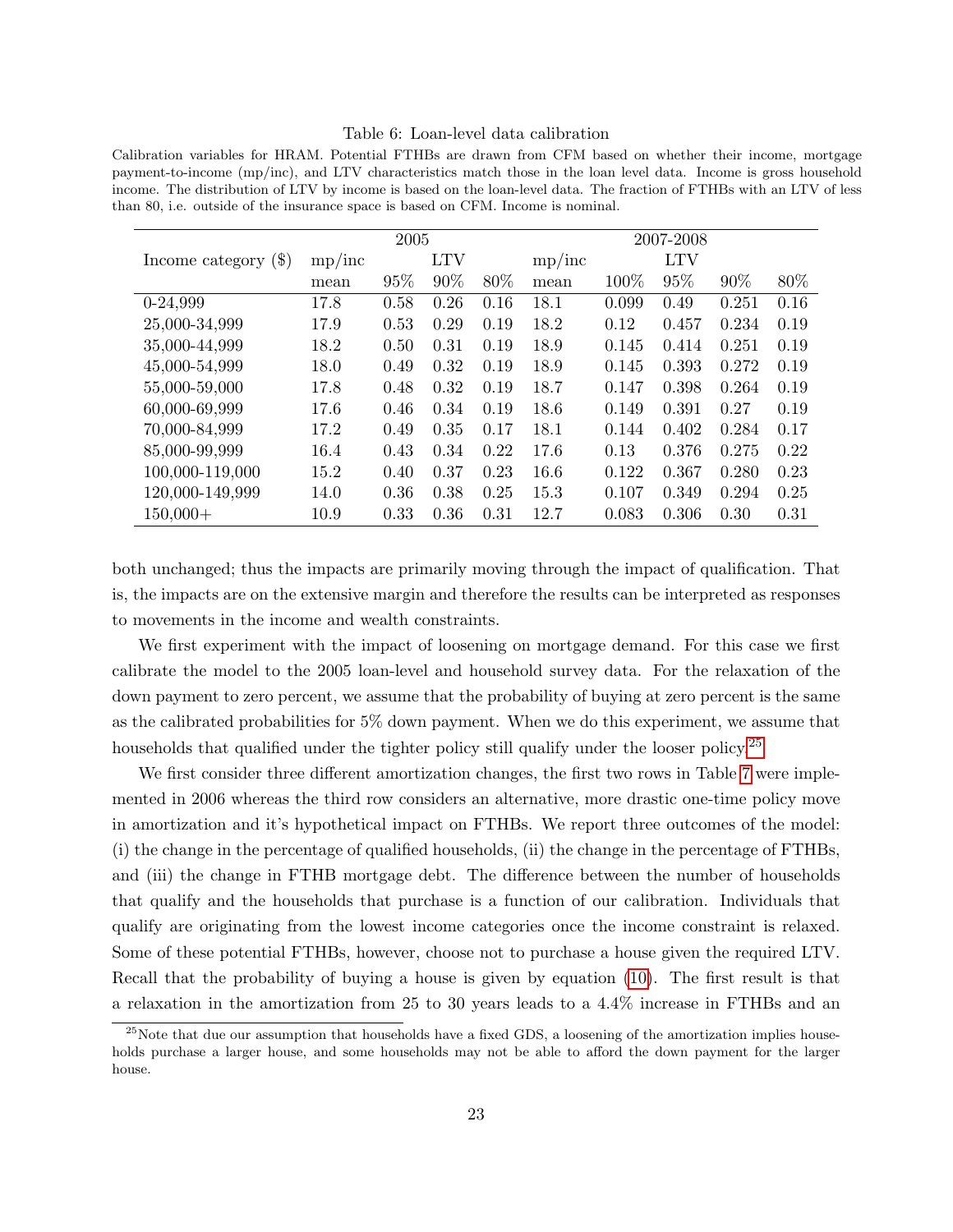11.3% increase in mortgage demand. The second relaxation was amortization from 30 to 35 years, conditional on the first change in amortization having already happened. The increase in demand is smaller in this case, entry of 2.6% and an increase in demand of 7.5%. The smaller impact is both because of the smaller percentage increase in amortization and because of the nonlinear effects of amortization on mortgage payments. The third row measures the impact of changing the amortization from 25 to 35 years in one step rather than sequentially. The impacts on entry and demand are nearly identical to the sequential changes.

The fourth row in Table [7](#page-25-0) considers the impact of relaxing the amortization from 35 to 40 years and the LTV from 95 to 100. This change was made in November 2006 by the government and as we saw in Section [5](#page-12-0) there was a 22% take-up in zero down payment mortgages. We observe a 135% increase in FTHBs and a 150% increase in mortgage demand. Clearly this is an over-shooting of what we observe in the data. When we examine the impact of tightening from 100 to 95 we will see that the impact is not symmetric. When we allow FTHBs to enter with zero savings the only constraint is the income constraint. Many individuals therefore qualify to enter. Not everyone, however, enters the market. This is likely because there are preferences for renting that the model does not capture. That said, we have more entry that what we observed in section [5.](#page-12-0) This is likely because we are not capturing behavioral features, such as aversion to having zero equity or aversion to debt by some households.

For the tightening we calibrate the model to the 2007-2008 data. This was a period of substantial loosening, therefore a tightening from this period will necessarily put restrictions on FTHBs who entered with zero percent equity and 35-40 year amortizations. We consider four experiments. The first three are tightening of the maximum allowable amortization. The last experiment is a tightening of the maximum allowable LTV from 100 to 95. A tightening of amortization from 40 to 35 years leads to a small reduction in FTHBs and mortgage demand. A ten-year tightening, from 35 years to 25 years leads to a 7.8% reduction in FTHBs entering the markets and a 16.7% reduction in the demand for credit. This change in amortization, like a change from 40 years to 25 years which is even more substantial, both have larger impacts on mortgage demand than a change in LTV. The change in LTV from 100 to 95 has a 7.9% decrease in FTHBs and an 8.1% decrease in credit. Notice that the fraction of households who qualify falls much more dramatically. In section [5](#page-12-0) we argued that the wealth constraint was the most binding. This is where that constraint appears. Once the 100 LTV mortgages are removed, households can no longer qualify with zero equity. Given our calibration exercise in Table [6](#page-23-0) only 14% of the population of FTHBs have zero down (22% of the high-LTV FTHBs) and equation [10](#page-20-0) which maps income and LTV into purchasing probabilities, the impact on total credit is 8.1%.

Finally, in addition to measuring the responses of FTHBs to hypothetical changes to income and wealth constraints, HRAM can be used to assess the impact of the combination of constraints over time. In Figure [5](#page-26-0) we present the full path of credit growth in Canada starting with the 2006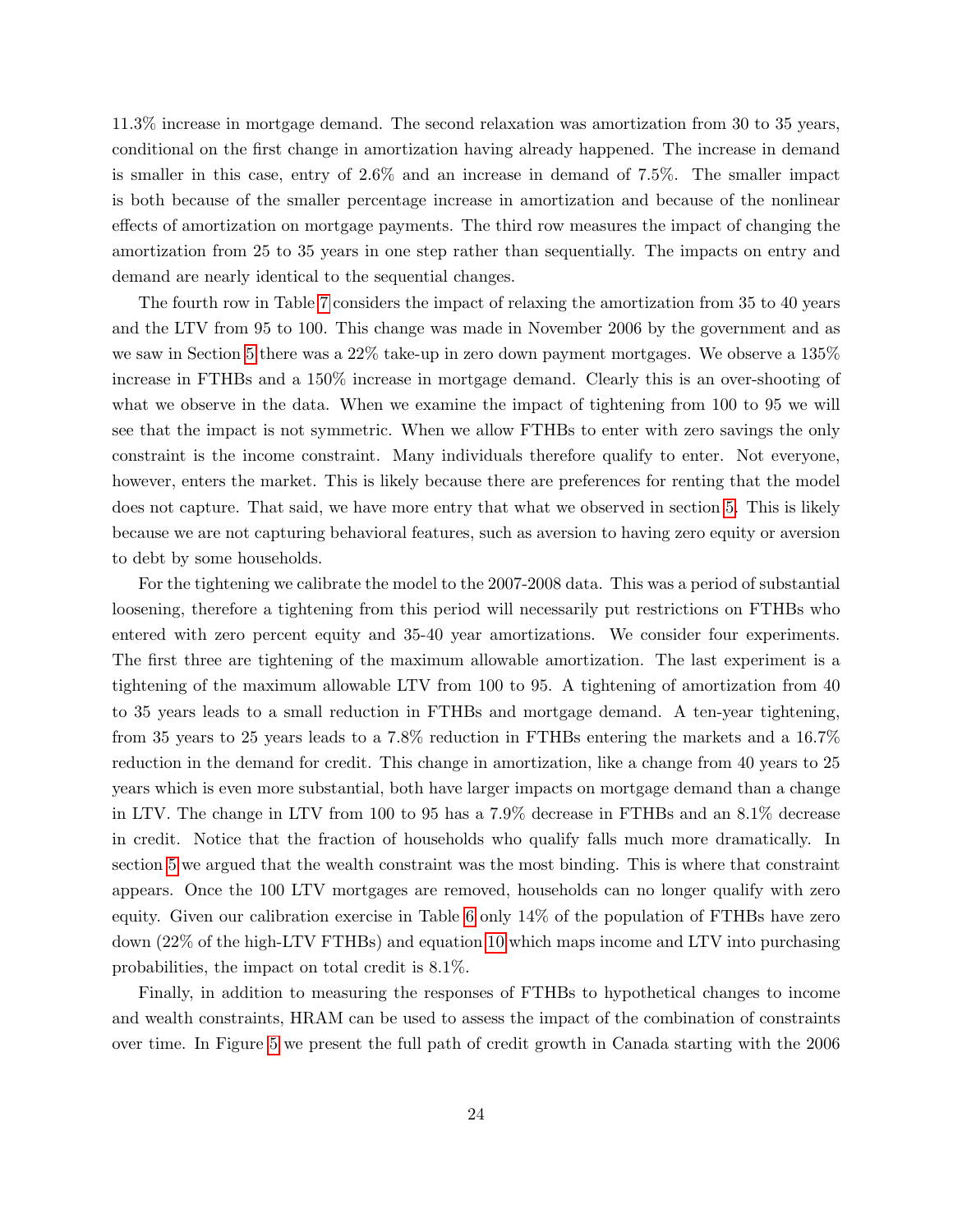loosening of amortization and including all the tightening between 2008 and 2010. Here total credit is the sum of  $x_i^D$ , or the sum of mortgage credit and other household credit. The impact on total credit growth is immediate upon loosening and tightening. Loosening leads to an increase in total credit while tightening leads to a contraction.

|                                    | Change in                                | Change in   | Change in     |
|------------------------------------|------------------------------------------|-------------|---------------|
|                                    | $\#$ of Qualified                        | in $\#$ of  | FTHB Mortgage |
| Experiment                         | Households $(\%)$                        | $FTHBs(\%)$ | Debt $(\%)$   |
|                                    | Loosening: Calibrated to 2005 data       |             |               |
| Amortization increase 25 to 30     | 6.5                                      | 4.4         | 11.3          |
| Amortization increase 30 to 35     | 4.2                                      | 2.6         | 7.5           |
| Amortization increase 25 to 35     | 10.2                                     | 6.9         | 19.0          |
| Amortization increase 35 to 40 and |                                          |             |               |
| LTV increase 95 to 100             | 164.8                                    | 135.0       | 149.9         |
|                                    | Tightening: Calibrated to 2007-2008 data |             |               |
| Amortization decrease 40 to 35     | $-3.4$                                   | $-2.1$      | $-5.3$        |
| Amortization decrease 35 to 25     | $-11.2$                                  | $-7.8$      | $-16.7$       |
| Amortization decrease 40 to 25     | $-14.0$                                  | $-9.6$      | $-21.0$       |
| LTV decrease 100 to 95             | $-51.4$                                  | $-7.9$      | $-8.1$        |

<span id="page-25-0"></span>Table 7: Impacts of loosening policy from the structural model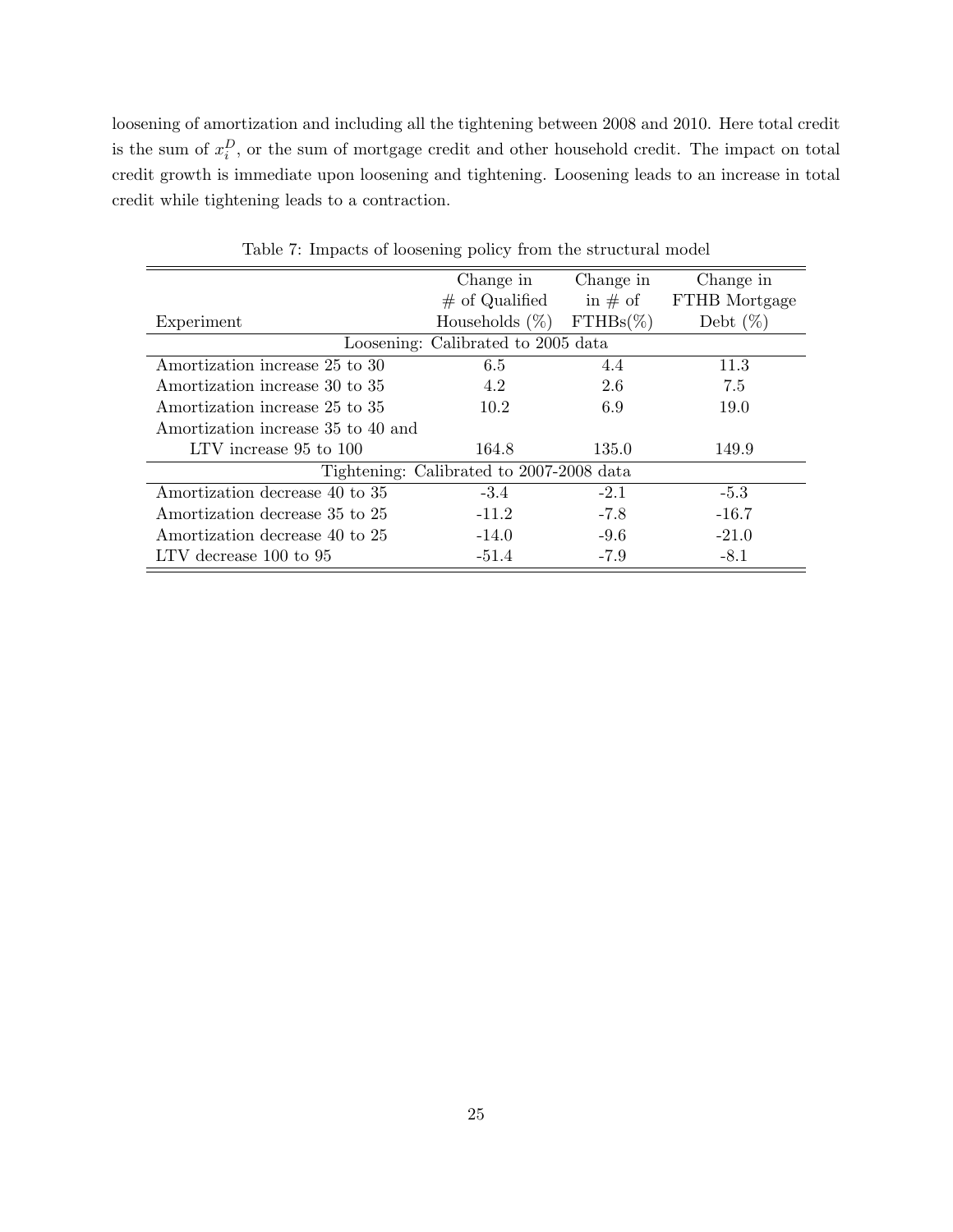

<span id="page-26-0"></span>Figure 5: Impact of Macroprudential Loosening and Tightening on Credit Growth in Canada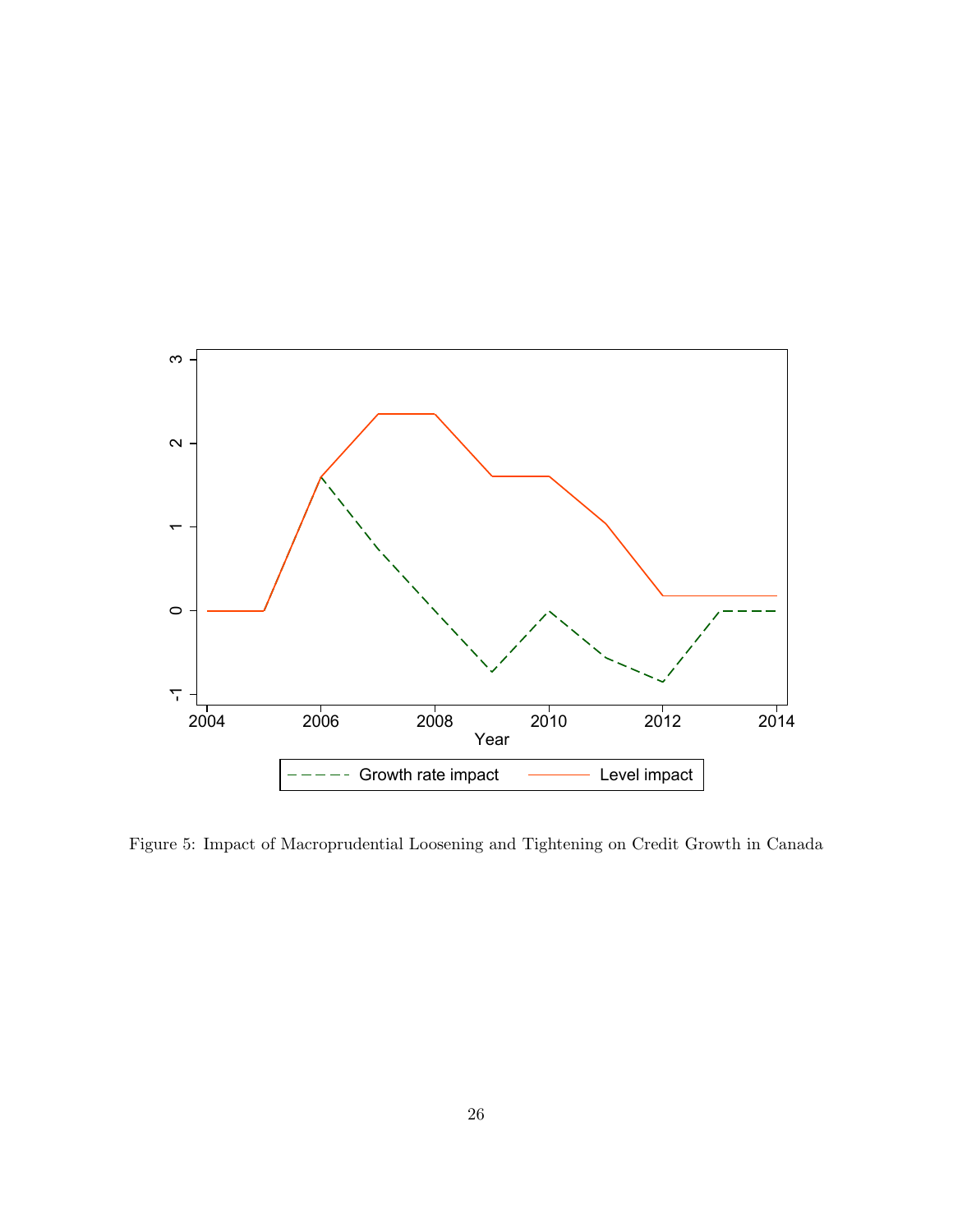### <span id="page-27-0"></span>7 Conclusion

This paper analyzes the impact of key macroprudential housing finance rule changes in Canada on household borrowing behaviour and mortgage credit. From changes in consumer demand, we find that LTV constraints, which work through the wealth channel, are effective housing-finance tools. Given that the average household is able to meet changes in cash flow, we conclude that, at least with the types of changes we observe to amortization, that changes directed at household repayment constraint are less effective. Households are attracted to these products, however they are not binding.

An important contribution of this paper is the use of microsimulation modelling to capture the interactions of multiple policy tools and the non-linearities in consumer responses. This model imposes some structure on how we interpret the data while still being highly flexible in capturing nonlinear responses that more traditional, rational forward-looking dynamic stochastic general equilibrium models generally have difficulty capturing. The model allows us to map the impact of a policy change on the percentage of FTHBs that enter the market and their demand for credit. The results of our microsimulation model suggest that the wealth constraint has the largest impact on the number of FTHBs that enter the housing market and amount of debt that they hold. However, the impact of changes in amortization, which impact the income constraint, do impact high-wealth households.

A caveat of our results is that we have taken as given that lenders are able to change the supply of credit exogenously in response to changes in macroprudential policy. This appears reasonable given that banks do not face default risk in the Canadian (insured) mortgage market. However, if there is a tightening, banks might react strategically to price mortgages in a way that partially offsets changes in macroprudential policies. Policy-makers should be cautious of this possibility and future work should model it. More importantly, we do not capture general equilibrium effects. A relaxation of mortgage insurance guidelines leads to entry of FTHBs, which can lead to house price appreciation, which leads to further entry and greater house price appreciation. This can impact both current and future mortgage demand in a way that is not captured in the model.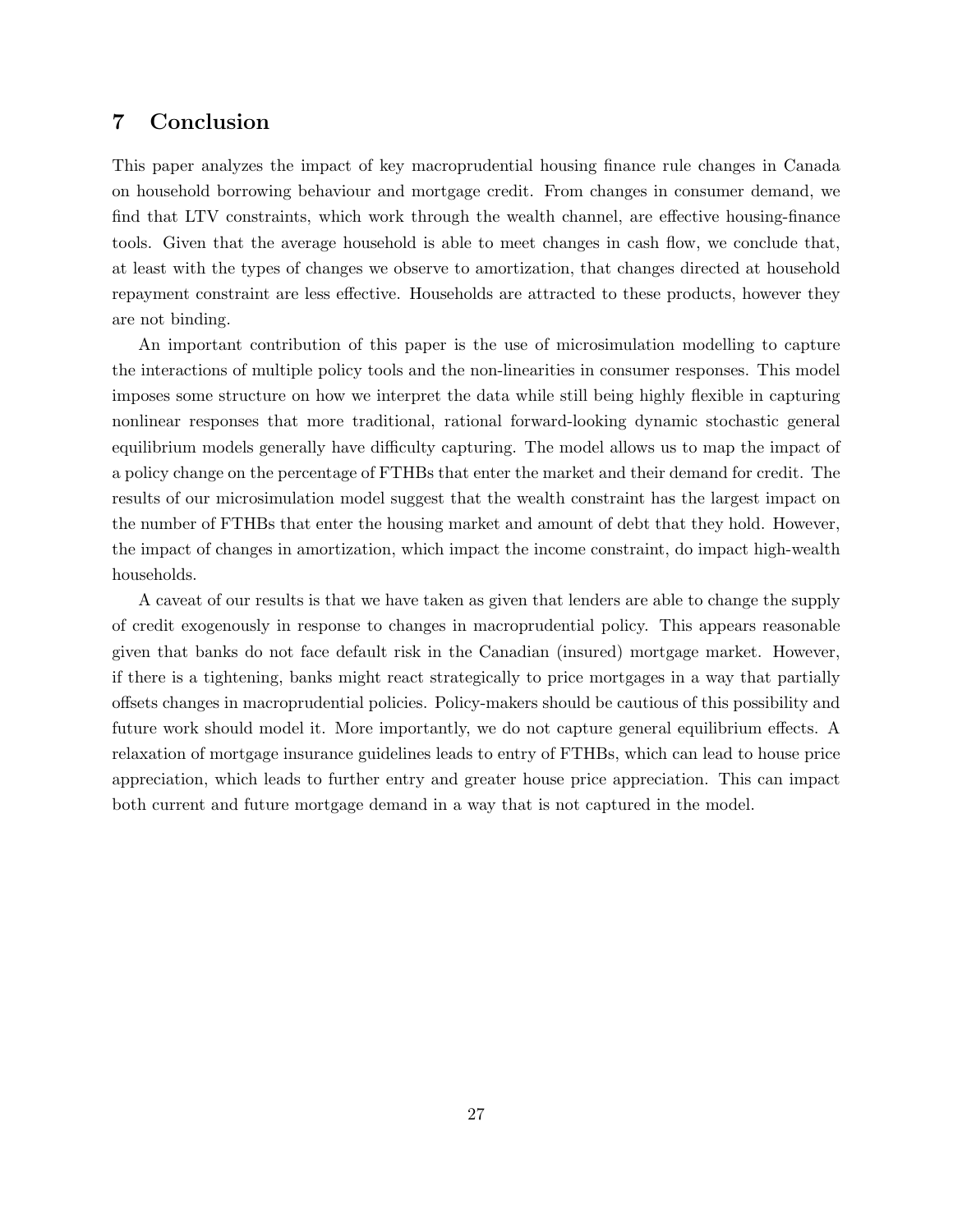## References

- <span id="page-28-9"></span>Allen, J., R. Clark, and J. F. Houde (2014a). The effect of mergers in search markets: Evidence from the Canadian mortgage industry. American Economic Review 104, 3365–3396.
- <span id="page-28-10"></span>Allen, J., R. Clark, and J. F. Houde (2014b). Price dispersion in mortgage markets. Journal of Industrial Economics 62, 377–416.
- <span id="page-28-1"></span>Allen, J., R. Clark, and J.-F. Houde (2015). Macroprudential housing policies and borrowing constraints. mimeo.
- <span id="page-28-13"></span>Allen, J., E. Damar, and D. Martinez-Miera (2015). Consumer bankruptcy, bank mergers and information. Forthcoming in Review of Finance.
- <span id="page-28-5"></span>Angelini, P., S. Neri, and F. Panetta (2012). Monetary and macroprudential policies. mimeo.
- <span id="page-28-11"></span>Brueckner, J. (1994). The demand for mortgage debt: Some basic results. Journal of Housing Economics 3, 251–262.
- <span id="page-28-3"></span>Cerutti, E., S. Claessens, and L. Laeven (2015). The use and effectiveness of macroprudential policies: New evidence. IMF working paper No. 15-61.
- <span id="page-28-14"></span>Chen, H., M.-H. Felt, and K. Huynh (2015). Retail payment innovations and cash usage: Accounting for attrition using refreshment samples. Forthcoming in Journal of the Royal Statistical Society.
- <span id="page-28-8"></span>Crawford, A. (2015). Building stable mortgage markets: Lessons from canada's experience. Journal of Money, Credit and Banking 47, 81–86.
- <span id="page-28-12"></span>Faruqui, U., X. Liu, and T. Roberts (2012). An improved framework for assessing the risk arising from elevated household debt. Bank of Canada Financial System Review (June).
- <span id="page-28-15"></span>Foerster, S., J. Linnainmaa, B. Melzer, and A. Previtero (2014). Retail financial advice: Does one size fit all? Forthcoming, Journal of Finance.
- <span id="page-28-4"></span>Fuenzalida, M. and J. Ruiz-Tagle (2010). Household financial vulnerability. Financial Stability, Monetary Policy, and Central Banking.
- <span id="page-28-0"></span>Galati, G. and R. Moessner (2012). Macroprudential policy - A literature review. *Journal of* Economic Surveys 27, 846–878.
- <span id="page-28-7"></span>Gupta, A. and V. Kapur (2000). Microsimulation in government policy and forecasting. North-Holland: Amsterdam.
- <span id="page-28-2"></span>Han, L., C. Lutz, and B. Sand (2016). The effects of macroprudential mortgage insurance regulation during a housing boom: Evidence from Canada. mimeo.
- <span id="page-28-6"></span>Harding, A. (1996). Microsimulation and public policy. North-Holland: Amsterdam.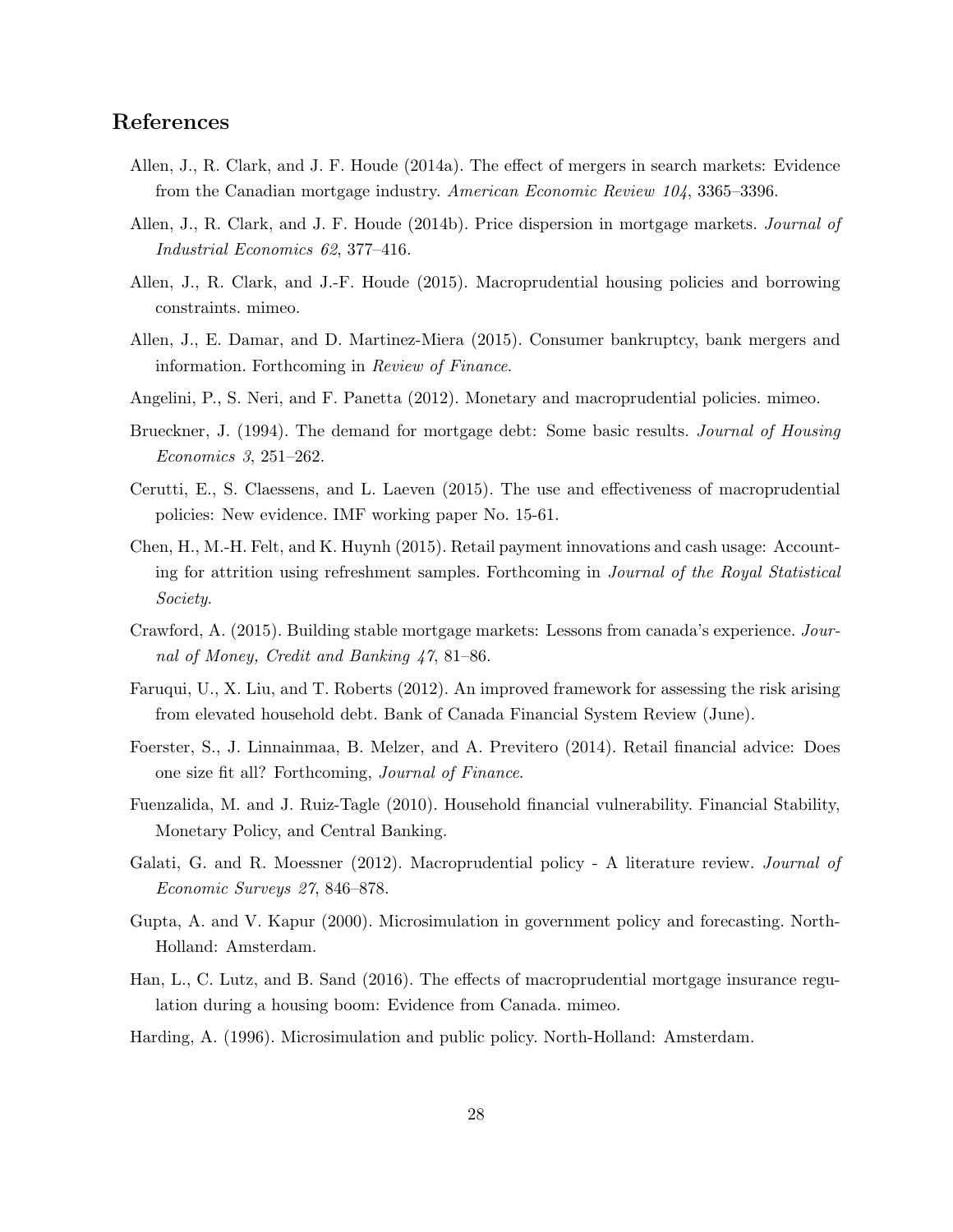- <span id="page-29-2"></span>Herrala, R. and K. Kauko (2007). Household loan loss risk in finland - estimations and simulations with micro data. Bank of Finland research discussion paper No. 5/2007.
- <span id="page-29-5"></span>Iacoviello, M. and S. Neri (2010). Housing market spillovers: Evidence from an estimated dsge model. American Economic Journal: Macroeconomics 2 (2), 125–64.
- <span id="page-29-0"></span>Igan, D. and H. Kang (2011). Do loan-to-value and debt-to-income limits work: Evidence from Korea. IMF working paper No. 11/297.
- <span id="page-29-8"></span>IMF (2013). Key aspects of macroprudential policy-background paper. International Monetary Fund, June.
- <span id="page-29-3"></span>Johansson, M. and M. Persson (2006). Swedish households' indebtedness and ability to pay - a household level study. Sveriges Riksbank.
- <span id="page-29-1"></span>Kuttner, K. and I. Shim (2013). Can non-interest rate policies stabilize housing markets? Evidence from a panel of 57 countries. NBER working paper No. 19723.
- <span id="page-29-4"></span>Lambertini, L., C. Mendicino, and M. Punzi (2013). Leaning against boombust cycles in credit and housing prices. Journal of Economic Dynamics and Control 37, 1500–1522.
- <span id="page-29-9"></span>Mendes, R. and S. Murchinson (2014). Should forward guidance be backward-looking? Bank of Canada Review (Autumn).
- <span id="page-29-7"></span>Mordel, A. and N. Stephens (2015). Residential mortgage securitization in Canada: A review. Bank of Canada Financial System Review (December).
- <span id="page-29-6"></span>Schembri, L. (2014). Housing finance in Canada: Looking back to move forward. National Institute Economic Review 230, R45–R57.